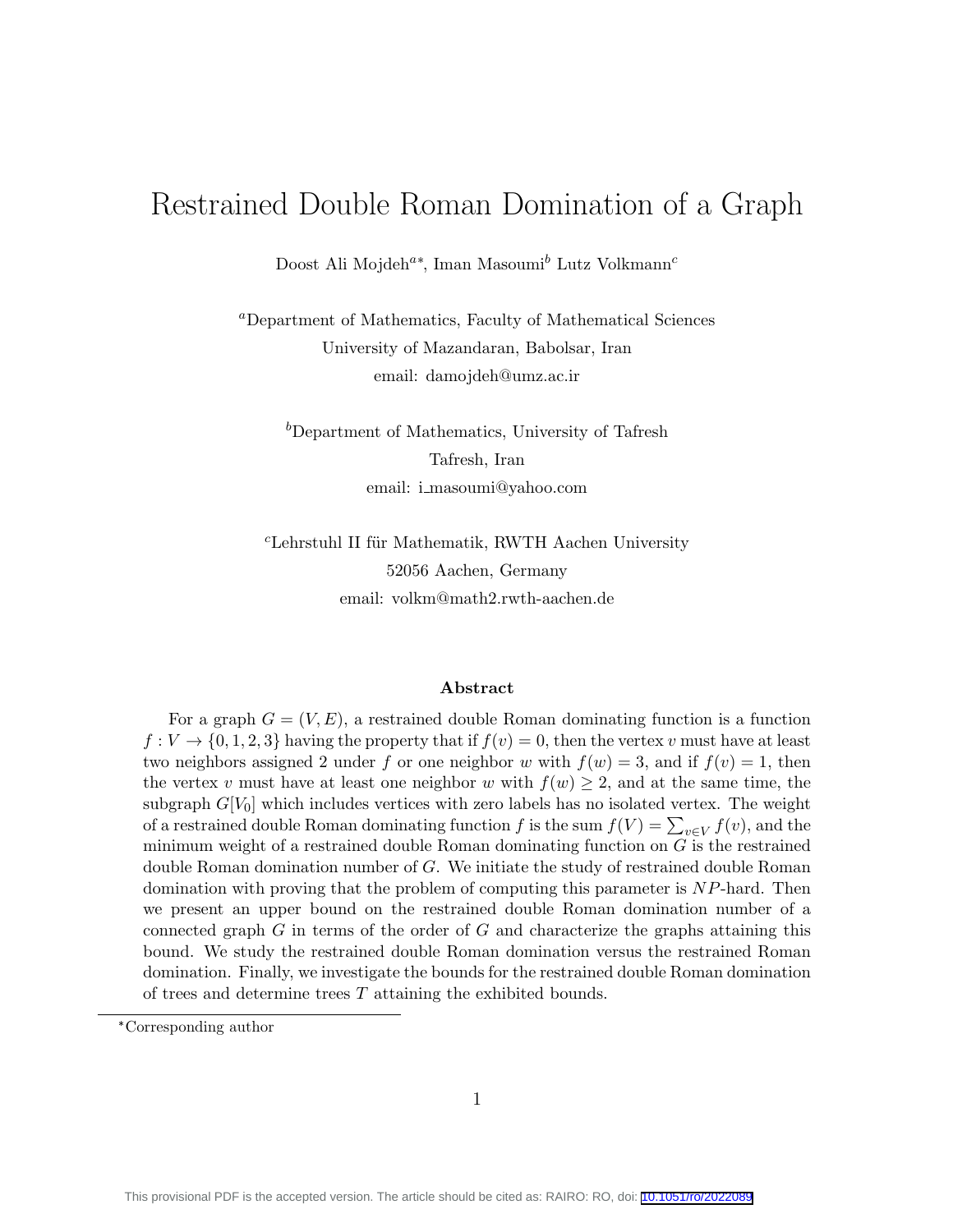#### 2010 Mathematical Subject Classification: 05C69

Keywords: Domination, restrained Roman domination, restrained double Roman domination.

### 1 Introduction

Dominations have become one of the major areas in graph theory. Their steady and rapid growth during the past thirty years may be due to the diversity of their applications to both theoretical and real-world problems, such as facility location problems, strategy of defence of cities and etc. Among the domination-type parameters that have been studied, are the Roman [\[18\]](#page-15-0), double Roman [\[3\]](#page-14-0), Italian [\[4\]](#page-14-1) and double Italian [\[13\]](#page-15-1) domination numbers in graphs.

The initial studies of Roman domination [\[14,](#page-15-2) [18\]](#page-15-0) have been motivated by a historical application. In the 4th century, Emperor Constantine was faced with a difficult problem of how to defend the Roman Empire with limited resources. He decreed that for all cities in the Roman Empire, at most two legions should be stationed. Further, if a location having no legions was attacked, then it must be within the vicinity of at least one city at which two legions were stationed, so that one of the two legions could be sent to defend the attacked city. Beeler et al. [\[3\]](#page-14-0) have defined double Roman domination. What they propose is a stronger version of Roman domination that doubles the protection by ensuring that any attack can be defended by at least two legions. In Roman domination at most two Roman legions are deployed at any one location. But as we will see in what follows, the ability to deploy three legions at a given location provides a level of defense that is both stronger and more flexible, at less than the anticipated additional cost. Here we define the double restrained domination (double Roman dominating set for which the set of vertices with label 0 has a neighbor with label 0). In terms of the double Roman Empire, this defense strategy requires that every location with no legion has at least also a neighboring location with no legion for lessing the cost of expenses of empire.

Throughout this paper, we consider G as a finite simple graph with vertex set  $V = V(G)$ and edge set  $E = E(G)$ . All definitions, symbols and terms used in this article are taken from the reference [\[20\]](#page-15-3). The open neighborhood of a vertex v is denoted by  $N(v)$ , and its closed neighborhood is  $N[v] = N(v) \cup \{v\}$ . The minimum (maximum) degrees of G are denoted by  $\delta(G)$  ( $\Delta(G)$ ), respectively. Given subsets  $A, B \subseteq V(G)$ , we denote by [ $A, B$ ] the set of all edges with one end point in A and the other in B. For a given subset  $S \subseteq V(G)$ ,  $G[S]$  represents the subgraph induced by S in G. A tree T is a double star if it contains exactly two vertices that are not leaves. A double star with  $p$  and  $q$  leaves attached to each support vertex, respectively, is denoted by  $S_{p,q}$ . A wounded spider is a tree obtained from subdividing at most  $n-1$  edges of a star  $K_{1,n}$ . A wounded spider obtained by subdividing  $t \leq n-1$  edges of  $K_{1,n}$ , is denoted by  $ws(1,n,t)$ .

A set  $S \subseteq V(G)$  is called a dominating set if every vertex not in S has a neighbor in S. The domination number  $\gamma(G)$  of G is the minimum cardinality among all dominating sets of G. A restrained dominating set (RD set) in a graph G is a dominating set S in G for which every vertex in  $V(G) - S$  is adjacent to another vertex in  $V(G) - S$ . The restrained domination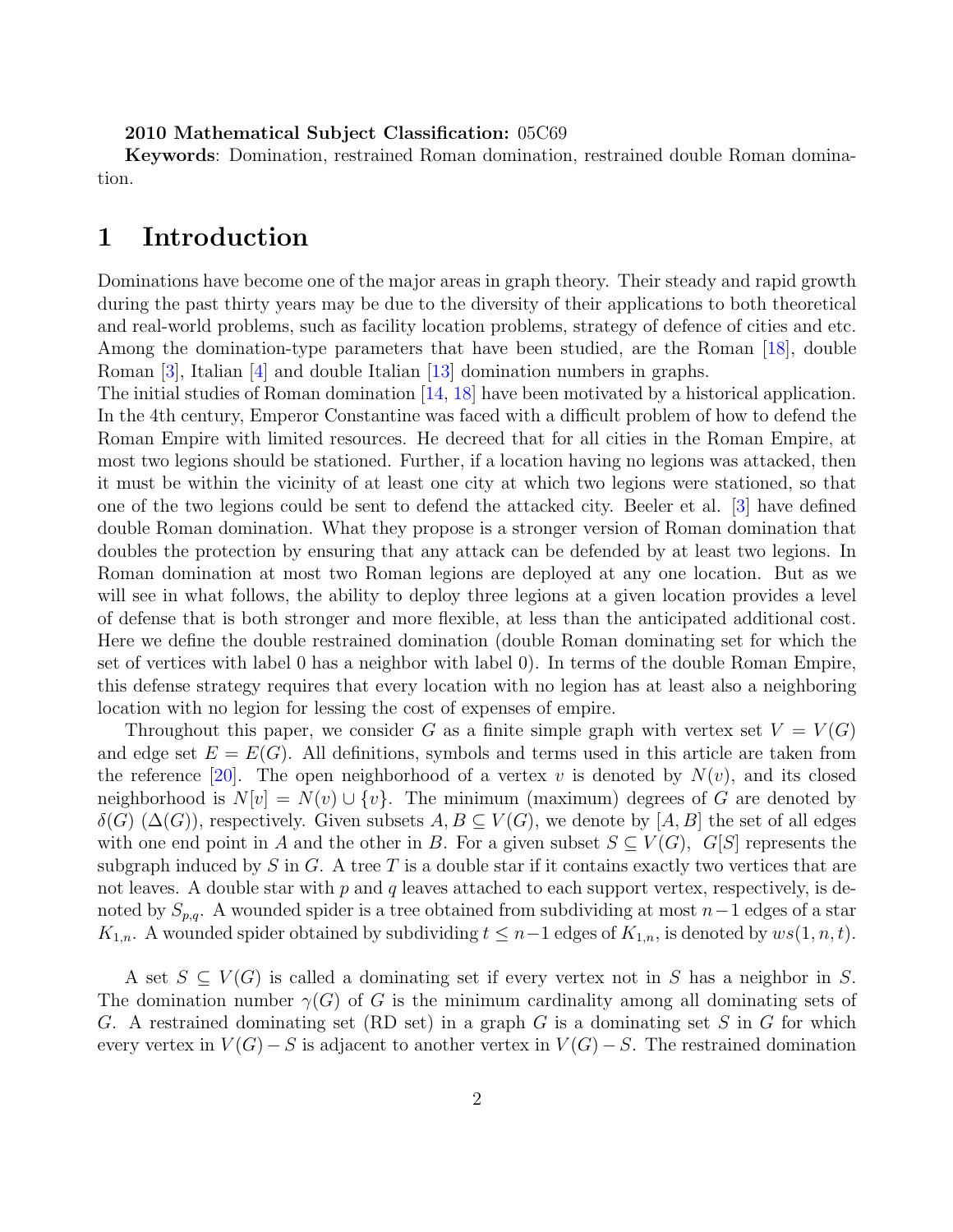number (RD number) of G, denoted by  $\gamma_r(G)$ , is the smallest cardinality of an RD set of G. This concept was formally introduced in [\[6\]](#page-14-2) (albeit, it was indirectly introduced in [\[7,](#page-14-3) [8\]](#page-14-4)).

The variants of restrained domination have been considered in the literature. For instance, a total restrained domination of a graph  $G$  is an RD set of  $G$  for which the subgraph induced by the dominating set of G has no isolated vertex  $[5, 19]$  $[5, 19]$  $[5, 19]$ . Secure restrained dominating set (SRDS) is a set  $S \subseteq V(G)$  for which S is restrained dominating and for all  $u \in V \setminus S$  there exists  $v \in S \cap N(u)$  such that  $(S \setminus \{v\}) \cup \{u\}$  is restrained dominating set [\[15\]](#page-15-5).

The restrained Roman dominating function is a Roman dominating function  $f: V(G) \rightarrow$  $\{0,1,2\}$  such that the subgraph induced by the set  $\{v \in V(G) : f(v) = 0\}$  has no isolated vertex [\[16\]](#page-15-6). The restrained Italian dominating function (RIDF) is an Italian dominating function  $f: V(G) \to \{0,1,2\}$  such that the subgraph induced by the set  $\{v \in V(G) : f(v) = 0\}$  has no isolated vertex [\[17\]](#page-15-7).

Now we consider a variant of double Roman dominating functions  $f$  (restrained double Roman dominating functions) where the subgraph induced by  $V_0^f$  has no isolated vertex. This new parameter, namely restrained double Roman domination, is the subject of this paper.

Beeler et al. [\[3\]](#page-14-0) introduced the concept of double Roman domination number of a graph. This parameter has been studied further in [\[1,](#page-14-6) [11,](#page-15-8) [21\]](#page-15-9).

Let  $f: V(G) \to \{0, 1, 2, 3\}$  be a function, and  $(V_0, V_1, V_2, V_3)$  an ordered subsets of  $V(G)$  induced by f, where  $V_i = \{v \in V(G) : f(v) = i\}$  for  $i = 0, 1, 2, 3$  and there is a 1-1 correspondence between the function f and the ordered partition  $(V_0, V_1, V_2, V_3)$ . That is,  $f = (V_0, V_1, V_2, V_3)$ . A double Roman dominating  $(DRD)$  function of a graph G is a function f for which the following conditions are satisfied.

- (a) If  $f(v) = 0$ , then the vertex v must have at least two neighbors in  $V_2$  or one neighbor in  $V_3$ .
- (b) If  $f(v) = 1$ , then the vertex v must have at least one neighbor in  $V_2 \cup V_3$ .

Accordingly, a restrained double Roman dominating (RDRD) function is a DRD function f such that the subgraph induced by  $V_0$  (the vertices with zero labels under f)  $G[V_0]$  has no isolated vertex. The RDRD number  $\gamma_{rdR}(G)$  is the minimum weight of an RDRD function f of G. For the sake of convenience, an RDRD function f of a graph G with weight  $\gamma_{rdR}(G)$  is called a  $\gamma_{rdR}(G)$ -function.

This paper is organized as follows. In Section 2, we prove that the RDRD problem is NPhard even for general graphs and we obtain RDRD number of some custom graphs in Section 3. Then in Section 4, we present an upper bound on the RDRD number of a connected graph G in terms of the order of G and characterize the graphs attaining this bound. We study the restrained double Roman domination versus the restrained Roman domination in Section 5. Finally in Section 6, we characterize trees  $T$  by the given restrained double Roman domination number of T.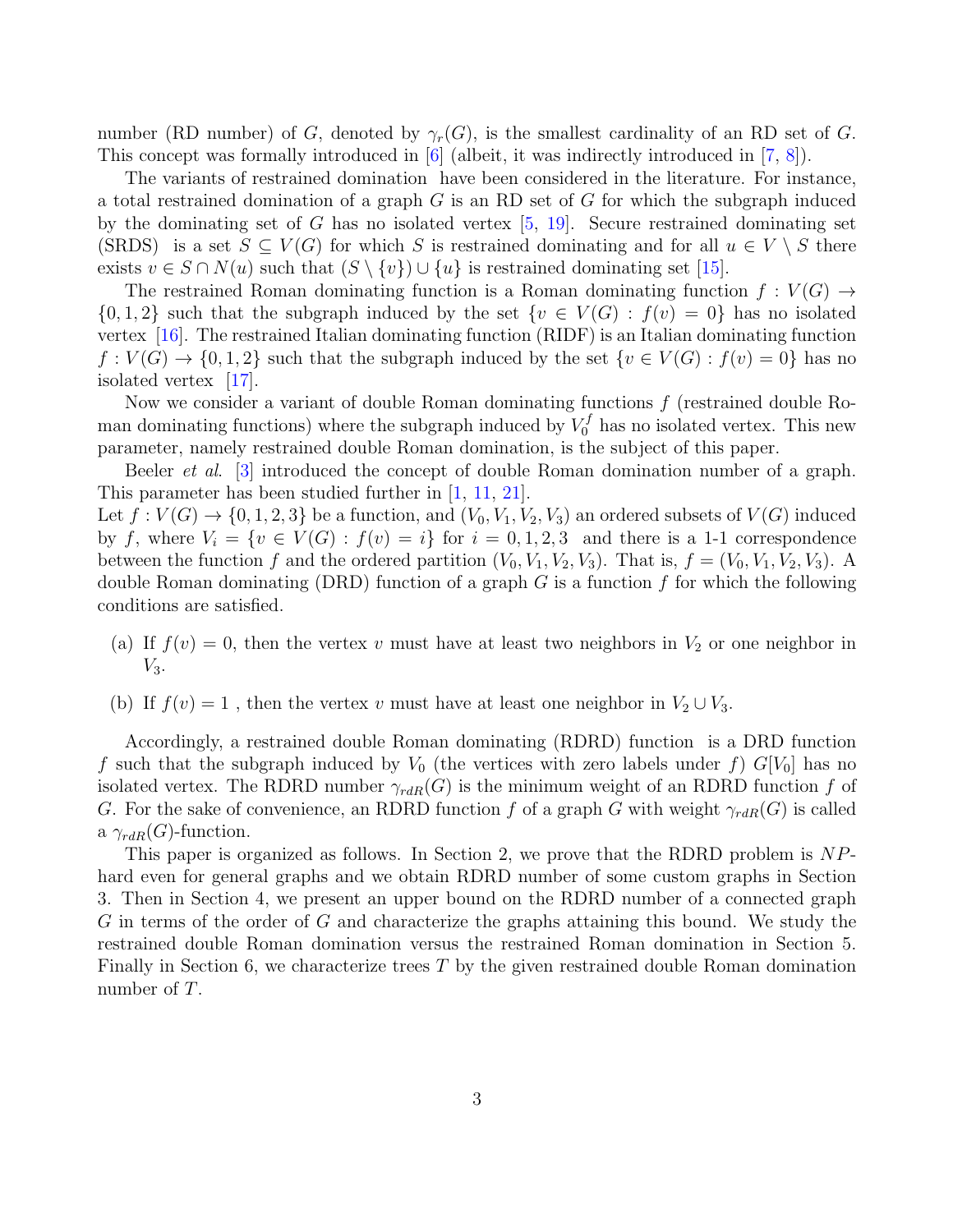# 2 Complexity and computational issues

We consider the problem of deciding whether a graph  $G$  has an RDRD function whose weight is at most a given integer  $p \leq |V(G)|$ .

We prove its NP-completeness by reducing the following vertex cover decision:

Consider a graph  $G = (V, E)$  and a positive integer  $p \leq |V(G)|$ . Does there exist a subset  $C \subseteq V(G)$  of size at most p such that for each edge  $xy \in E(G)$  we have  $x \in C$  or  $y \in C$ ?

This Vertex cover decision problem is NP-complete for general graphs [\[12\]](#page-15-10).



Figure 1: The graph  $G = P_4$  and H.

#### <span id="page-3-0"></span>Theorem 1. RDRD is NP-complete for general graphs.

Proof. We transform the vertex cover decision problem for general graphs to the restrained double Roman domination decision problem for general graphs. For a given graph  $G = (V(G), E(G)),$ let  $m = 3|V(G)| + 4$  and construct a graph  $H = (V(H), E(H))$  as follows. Let  $V(H) = \{x_i :$  $1 \leq i \leq m$   $\cup$   $\{y\}$   $\cup$   $V(G)$   $\cup$   $\{u_{j_i}: 1 \leq i \leq m$  for each  $e_j \in E(G) \}$ , and let

$$
E(H) = \{x_i x_{i+1} : (\text{mod } m) \mid 1 \leq i \leq m\}
$$

$$
\cup \{x_i y : 1 \leq i \leq m\} \cup \{vy : v \in V(G)\}
$$

$$
\cup \{vu_{j_i} : v \text{ is the vertex of edge } e_j \in E(G) \text{ and } 1 \leq i \leq m\}
$$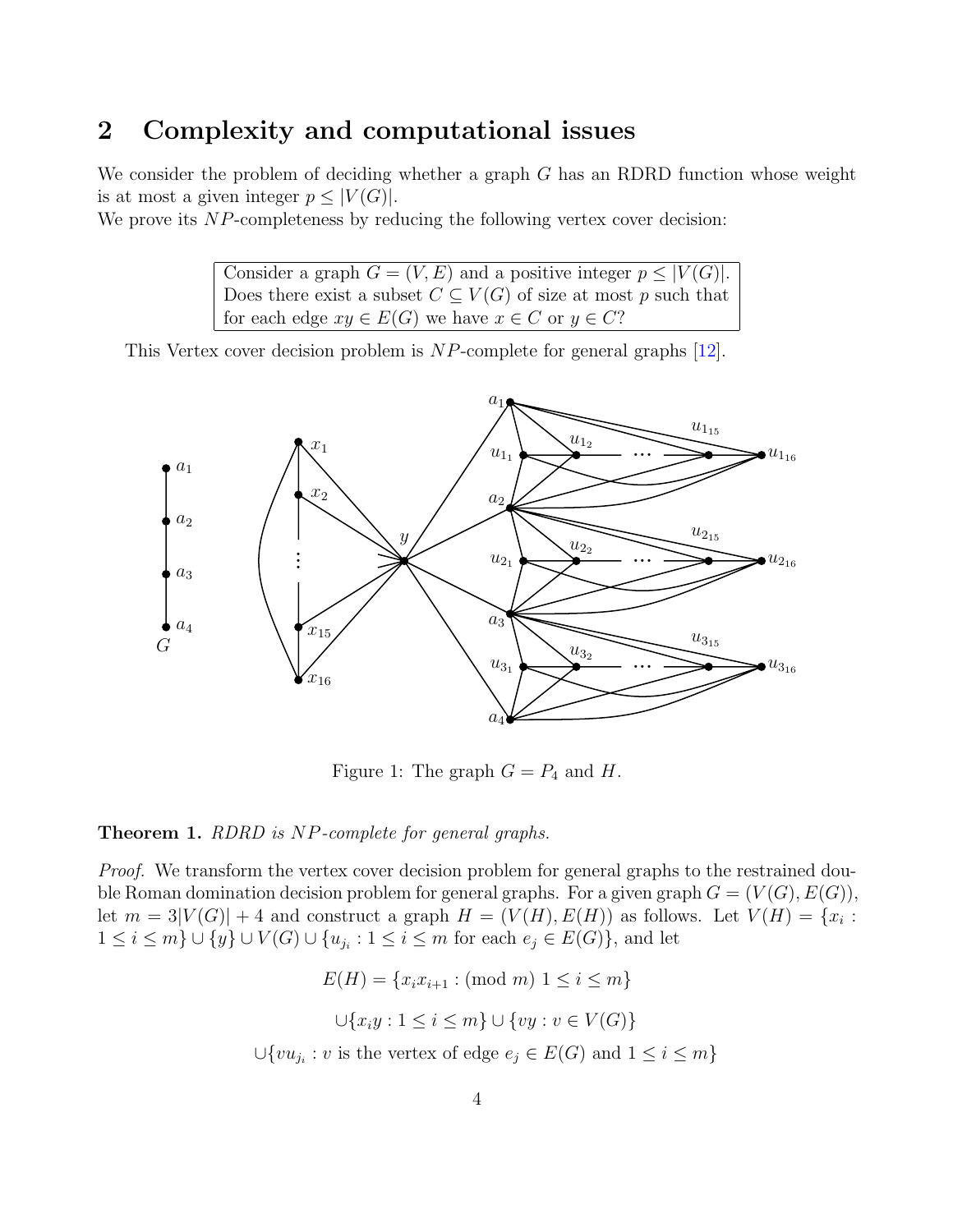$\bigcup \{u_{j_i}u_{j_{(i+1)}} \pmod{m} : 1 \leq i \leq m\}.$ 

Figure 1 shows the graph H obtained from  $G = P_4 = a_1 a_2 a_3 a_4$  by the above procedure. Because  $m = 3|V(G)| + 4 = 16$  for this example, and G has three edges  $e_1, e_2, e_3, H$   $[x_i : 1 \leq$  $i \le 16$ }  $\cong H[\{u_{1_i} : 1 \le i \le 16\}] \cong H[\{u_{2_i} : 1 \le i \le 16\}] \cong H[\{u_{3_i} : 1 \le i \le 16\}] \cong C_{16}, y$  is adjacent to  $x_i$  for  $1 \le i \le 16$  and  $a_l$  for  $1 \le l \le 4$ ;  $u_{j_i}$  is adjacent to both  $a_j$ ,  $a_{j+1}$  for  $1 \le j \le 3$ ,  $1 \leq i \leq 16$ .

We claim that G has a vertex cover of size at most  $k$  if and only if  $H$  has an RDRD function with weight at most  $3k + 3$ . Hence the NP-completeness of the restrained double Roman domination problem in general graphs will be equivalent to the NP-completeness of vertex cover problem. First, if G has a vertex cover C of size at most  $k$ , then the function f defined on  $V(G)$  by  $f(v) = 3$  for  $v \in C \cup \{y\}$  and  $f(v) = 0$  otherwise, is an RDRDF with weight at most  $3k + 3$ . On the other hand, suppose that g is an RDRDF on H with weight at most  $3k + 3$ . If  $g(y) \neq 3$ , then there exist two cases.

Case 1. Let  $g(y) \in \{0,1\}$ . Then

$$
\sum_{i=1}^{m} g(x_i) \ge \gamma_{rdR}(C_m) \ge \gamma_{dR}(C_m) \ge m > 3|V(G)| + 3 \ge 3k + 3
$$

which is a contradiction.

Case 2. Let  $g(y) = 2$  and  $C_m = \{x_i x_{i+1} : (\mod m) 1 \leq i \leq m\}$ . Then  $g(C_m) \geq 2m/3$  and  $g(H) \geq 2m/3+2k+2 = 2(3|V(G)|+4)/3+2k+2 \geq 4k+14/3 > 3k+3$  which is a contradiction. Thus  $g(y) = 3$ . Similarly, we have  $g(u) = 3$  or  $g(v) = 3$  for any  $e = uv \in E(G)$ . Therefore  $C = \{v \in V : g(v) = 3\}$  is a vertex cover of G and  $3|C| + 3 \leq w(g) \leq 3k + 3$ . Consequently,  $|C| < k$ .  $\Box$ 

### 3 RDRD number of some graphs

In this section we investigate the exact value of the RDRD number of some graphs.

<span id="page-4-1"></span>**Observation 2.** For a complete graph  $K_n$  and a complete bipartite graph  $K_{m,n}$ ,

(i) 
$$
\gamma_{rdR}(K_n) = 3
$$
 for  $n \geq 2$ .

.

(ii) 
$$
\gamma_{rdR}(K_{n,m}) = 6
$$
 for  $m \geq 2$ ,  $n \geq 2$ .

(iii) 
$$
\gamma_{rdR}(K_{1,m}) = m + 2
$$
.  
(iv)  $\gamma_{rdR}(K_{n_1,n_2,\cdots,n_m}) = \begin{cases} 3, & \text{if min}\{n_1, n_2, \cdots, n_m\} = 1, \\ 6, & \text{otherwise.} \end{cases}$ 

<span id="page-4-0"></span>**Theorem 3.** For a path  $P_n$   $(n \geq 4)$ ,  $\gamma_{rdR}(P_n) = n + 2$ .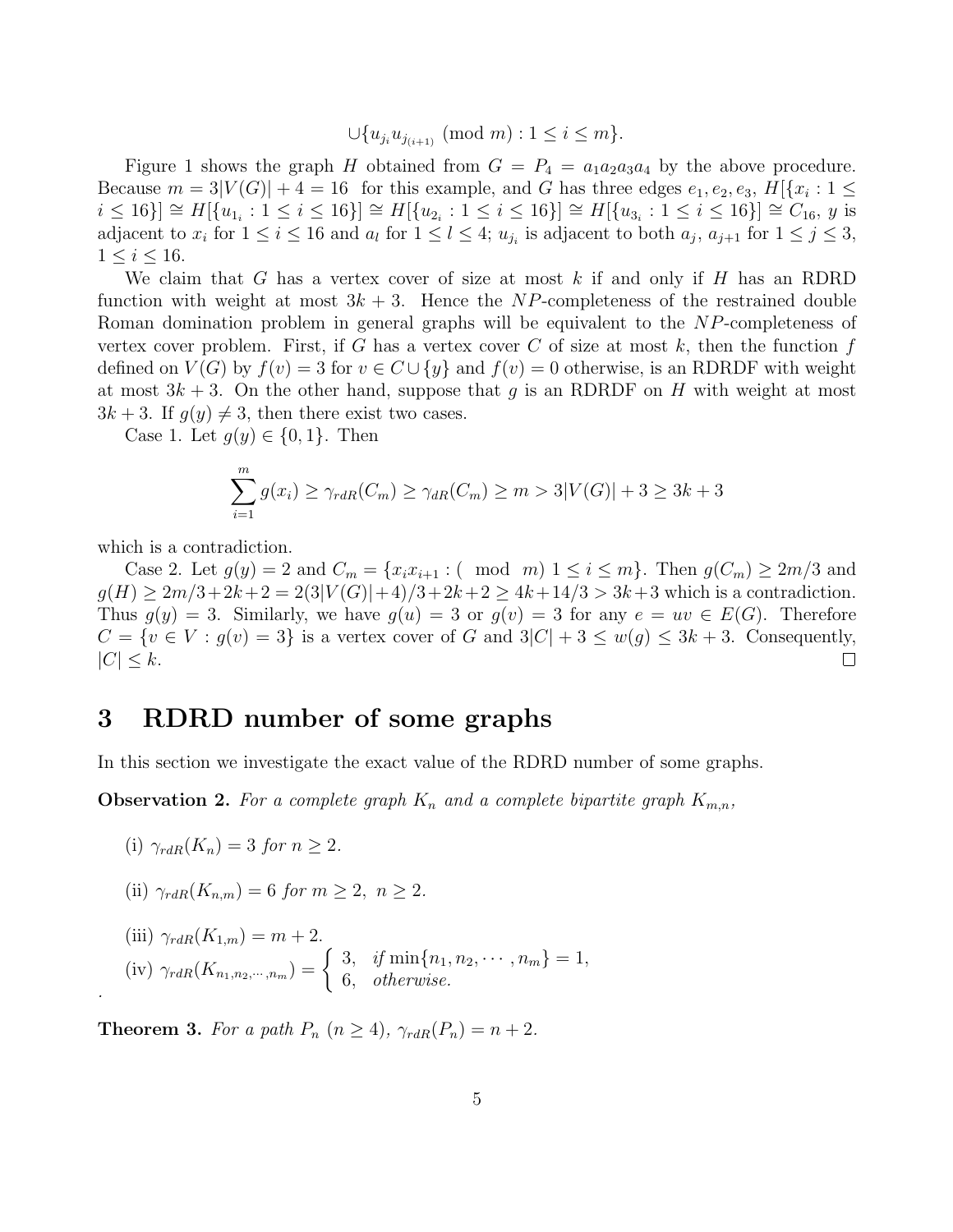*Proof.* Assume that  $n \geq 4$  and  $P_n = v_1v_2\cdots v_n$ . Let  $n \equiv 0 \pmod{3}$ . Define  $h : V(P_n) \to \{0, 1, 2, 3\}$  by  $h(v_k) = 3$  for  $k \equiv 2 \pmod{3}$ ,  $h(v_1) =$  $h(v_n) = 1$  and  $h(v) = 0$  otherwise.

Let  $n \equiv 1 \pmod{3}$ . Define  $h : V(P_n) \to \{0, 1, 2, 3\}$  by  $h(v_k) = 3$  for  $k \equiv 1 \pmod{3}$  and  $h(v) = 0$ otherwise.

Let  $n \equiv 2 \pmod{3}$ . Define  $h : V(P_n) \to \{0, 1, 2, 3\}$  by  $h(v_k = 3 \text{ for } k \equiv 1 \pmod{3}, h(v_1) = 1$ and  $h(v) = 0$  otherwise. Therefore  $\gamma_{rdR}(P_n) \leq n+2$  for  $n \geq 4$ .

Now we prove the inverse inequality. We have  $\gamma_{rdR}(P_n) = n + 2$  for  $4 \leq n \leq 6$ . For  $n \geq 7$ we proceed by induction on n. Let  $n \geq 7$  and let the inverse inequality be true for every path of order less than *n*. Assume that  $f = (V_0, V_1, V_2, V_3)$  is a  $\gamma_{rdR}$ -function of  $P_n$ . We have  $f(v_n) \neq 0$ . If  $f(v_n) = 1$ , then  $f(v_{n-1}) \geq 2$ . Define  $g: P_{n-1} \to \{0, 1, 2, 3\}$ ,  $g(v_i) = f(v_i)$  for  $1 \leq i \leq n-1$ . But, g is an RDRD function of  $P_{n-1}$ . It follows from the induction hypothesis that

$$
\gamma_{rdR}(P_n) = w(f) = w(g) + 1 \ge \gamma_{rdR}(P_{n-1}) + 1 \ge (n-1) + 2 + 1 \ge n+2.
$$

If  $f(v_n) = 2$ , then  $f(v_{n-1}) = 1$  and  $f(v_{n-2}) \ge 1$ . Define  $g: P_{n-2} \to \{0, 1, 2, 3\}$ ,  $g(v_i) = f(v_i)$  for  $1 \leq i \leq n-2$ . g is an RDRD function of  $P_{n-2}$ . As above we obtain,

$$
\gamma_{rdR}(P_n) = w(f) = w(g) + 3 \ge \gamma_{rdR}(P_{n-2}) + 3 \ge (n-2) + 2 + 3 = n+3.
$$

If  $f(v_n) = 3$ , then  $f(v_{n-1}) = 0$ ,  $f(v_{n-2}) = 0$  and  $f(v_{n-3}) = 3$ . Define  $g: P_{n-3} \to \{0, 1, 2, 3\}$ ,  $g(v_i) = f(v_i)$  for  $1 \leq i \leq n-3$ . g is an RDRD function of  $P_{n-3}$ . It also follows from the induction hypothesis that

$$
\gamma_{rdR}(P_n) = w(f) = w(g) + 3 \ge \gamma_{rdR}(P_{n-3}) + 3 \ge (n-3) + 2 + 3 = n+2.
$$

Thus the proof is complete.

<span id="page-5-0"></span>**Theorem 4.** For a cycle  $C_n$ ,  $(n \geq 3)$ ,  $\gamma_{rdR}(C_n) = \begin{cases} n, & \text{if } n \equiv 0 \pmod{3}, \\ n, & \text{otherwise}. \end{cases}$  $n+2$ , otherwise.

*Proof.* Assume that  $n \geq 3$  and  $C_n = v_1v_2 \cdots v_nv_1$ .

Let  $n \equiv 0 \pmod{3}$ . Define  $h : V(C_n) \to \{0, 1, 2, 3\}$  by  $h(v_k) = 3$  for  $k \equiv 0 \pmod{3}$  and  $h(v) = 0$ otherwise.

Let  $n \equiv 1 \pmod{3}$ . Define  $h : V(C_n) \to \{0, 1, 2, 3\}$  by  $h(v_k) = 3$  for  $k \equiv 1 \pmod{3}$  and  $h(v) = 0$ otherwise.

Let  $n \equiv 2 \pmod{3}$ . Define  $h : V(C_n) \to \{0, 1, 2, 3\}$  by  $h(v_k) = 3$  for  $k \equiv 2 \pmod{3}$ ,  $h(v_1) = 1$ and  $h(v) = 0$  otherwise,

$$
\gamma_{rdR}(C_n) \le \begin{cases} n, & \text{if } n \equiv 0 \pmod{3}, \\ n+2, & \text{otherwise.} \end{cases}
$$

Now we prove the inverse inequality. For  $n \equiv 0 \pmod{3}$ , since  $\gamma_{rdR}(C_n) \geq \gamma_{dR}(C_n) = n$ , (see [\[1,](#page-14-6) [3\]](#page-14-0)), the result holds. Let  $n \neq 0 \pmod{3}$  and let  $f = (V_0, V_1, V_2, V_3)$  be a  $\gamma_{rdR}$ -function of

 $\Box$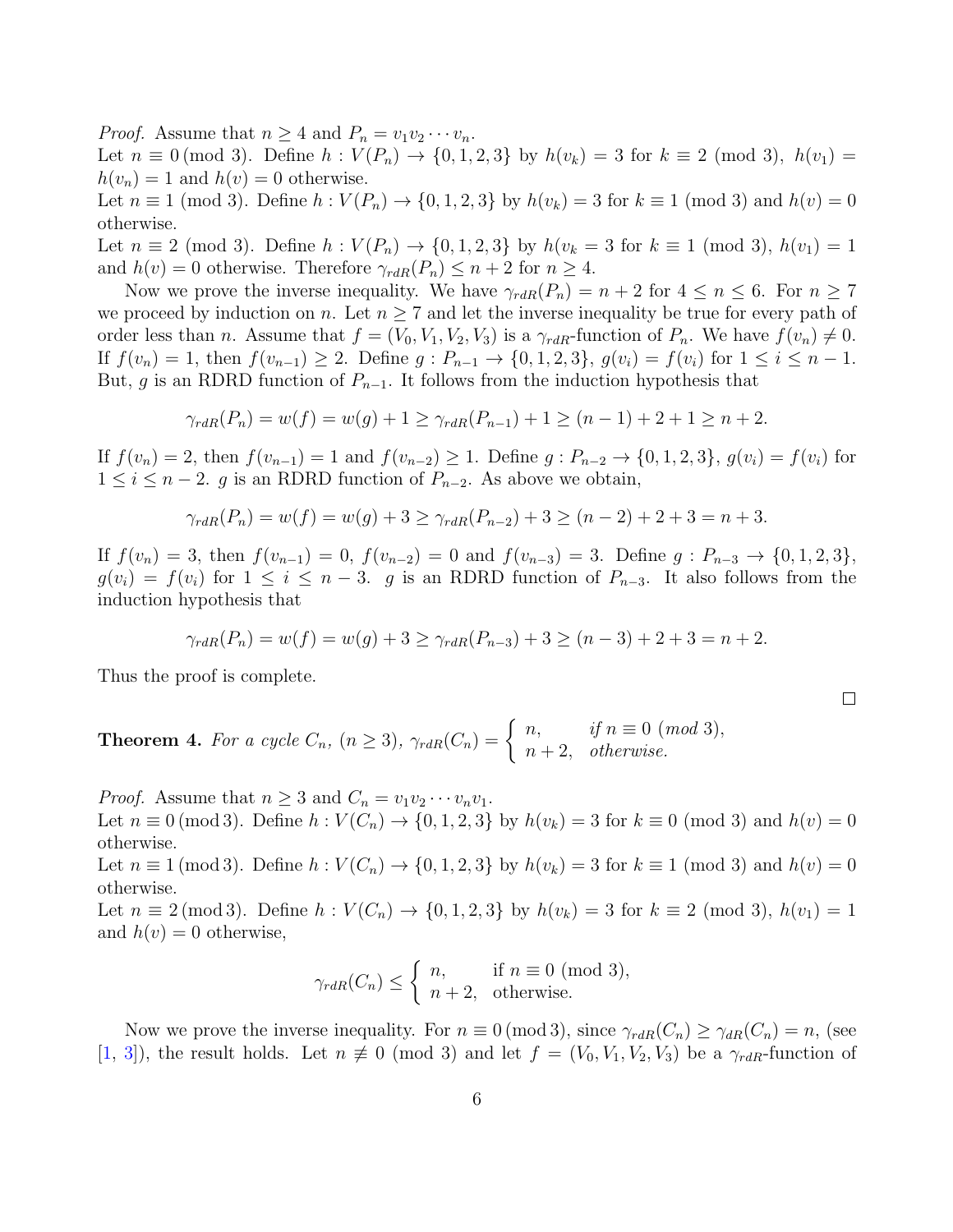$C_n$ . Since the neighbor of vertex of weight 0 is a vertex of weight 3 and a vertex of weight 0, if  $n \neq 0 \pmod{3}$ , there are two adjacent vertices  $v_i, v_{i+1}$  in  $C_n$  such that their weights are positive. Now, if  $f(v_i) \geq 2$  and  $f(v_{i+1}) \geq 2$ , then by removing the edge  $v_i v_{i+1}$ , the resulted graph is  $P_n$ . Define  $g: P_n \to \{0, 1, 2, 3\}, g(v_i) = f(v_i)$  for  $1 \le i \le n$ . But, g is an RDRD function of  $P_n$  with  $w(g) = w(f)$ . Since  $w(g) \geq n+2$  then  $w(f) \geq n+2$ .

Let  $f(v_i) \geq 2$  and  $f(v_{i+1}) = 1$ . Then  $f(v_{i+2}) \geq 1$ . Now remove the edge  $v_{i+1}v_{i+2}$  and obtain a  $P_n$ . Define  $g: P_n \to \{0, 1, 2, 3\}, g(v_i) = f(v_i)$  for  $1 \le i \le n$ . But, g is an RDRD function of  $P_n$ with  $w(g) = w(f)$ . Thus  $w(f) \ge n + 2$ .

Let  $f(v_i) = f(v_{i+1}) = 1$ . As above, we remove the edge  $v_i v_{i+1}$  and the resulted graph  $P_n$  has an RDRD function g of weight at least  $w(f)$ . That is  $w(f) \geq n+2$ . Therefore the proof is complete.  $\Box$ 

# 4 Upper bounds on the RDRD number

In this section we obtain sharp upper bounds on the restrained double Roman domination number of a graph.

<span id="page-6-0"></span>**Proposition 5.** Let G be a connected graph of order  $n \geq 2$ . Then  $\gamma_{rdR}(G) \leq 2n - 1$ , with equality if and only if  $n = 2$ .

*Proof.* If w is a vertex of G, then define the function f by  $f(w) = 1$  and  $f(x) = 2$  for  $x \in$  $V(G) \setminus \{w\}$ . Since G is connected of order  $n \geq 2$ , we observe that f is an RDRD function of G of weight  $2n-1$  and thus  $\gamma_{rdR}(G) \leq 2n-1$ . If  $n \geq 3$ , then G contains a vertex w with at least two neighbors u, v. Now define the function g by  $g(u) = g(v) = 1$ ,  $g(x) = 2$  for  $x \in V(G) \setminus \{u, v\}$ . Then g is an RDRD function of G of weight  $2n-2$  and so  $\gamma_{rdR}(G) \leq 2n-2$  in this case. Since  $\gamma_{rdR}(K_2) = 3 = 2 \cdot 2 - 1$ , the proof is complete.  $\Box$ 

<span id="page-6-1"></span>**Proposition 6.** Let G be a connected graph of order  $n \geq 2$ . Then  $\gamma_{rdR}(G) \leq 2n + 1 - diam(G)$ and this bound is sharp for the path  $P_n$   $(n \geq 4)$ .

*Proof.* By Theorem [3,](#page-4-0)  $\gamma_{rdR}(P_n) \leq n+2$ . Let  $P = v_1v_2\cdots v_{diam(G)+1}$  be a diametrical path in G. Let g be a  $\gamma_{rdR}$ -function of P. Then  $w(g) \leq diam(G)+3$ . Now we define an RDRD function f as:

$$
f(x) = \begin{cases} 2, & x \notin V(P), \\ g(x), & \text{otherwise.} \end{cases}
$$

f is an RDRD function of G of weight  $w(f) \leq 2(n-(diam(G)+1))+diam(G)+3$ . Therefore  $\gamma_{rdR}(G) \leq 2n + 1 - diam(G).$  $\Box$ 

Theorem [3](#page-4-0) shows this bound is sharp.

**Proposition 7.** Let G be a connected graph of order n and circumference  $c(G) < \infty$ . Then  $\gamma_{rdR}(G) \leq 2n + 2 - c(G)$ , and this bound is sharp for each cycle  $C_n$  with  $n \not\equiv 0 \pmod{3}$ .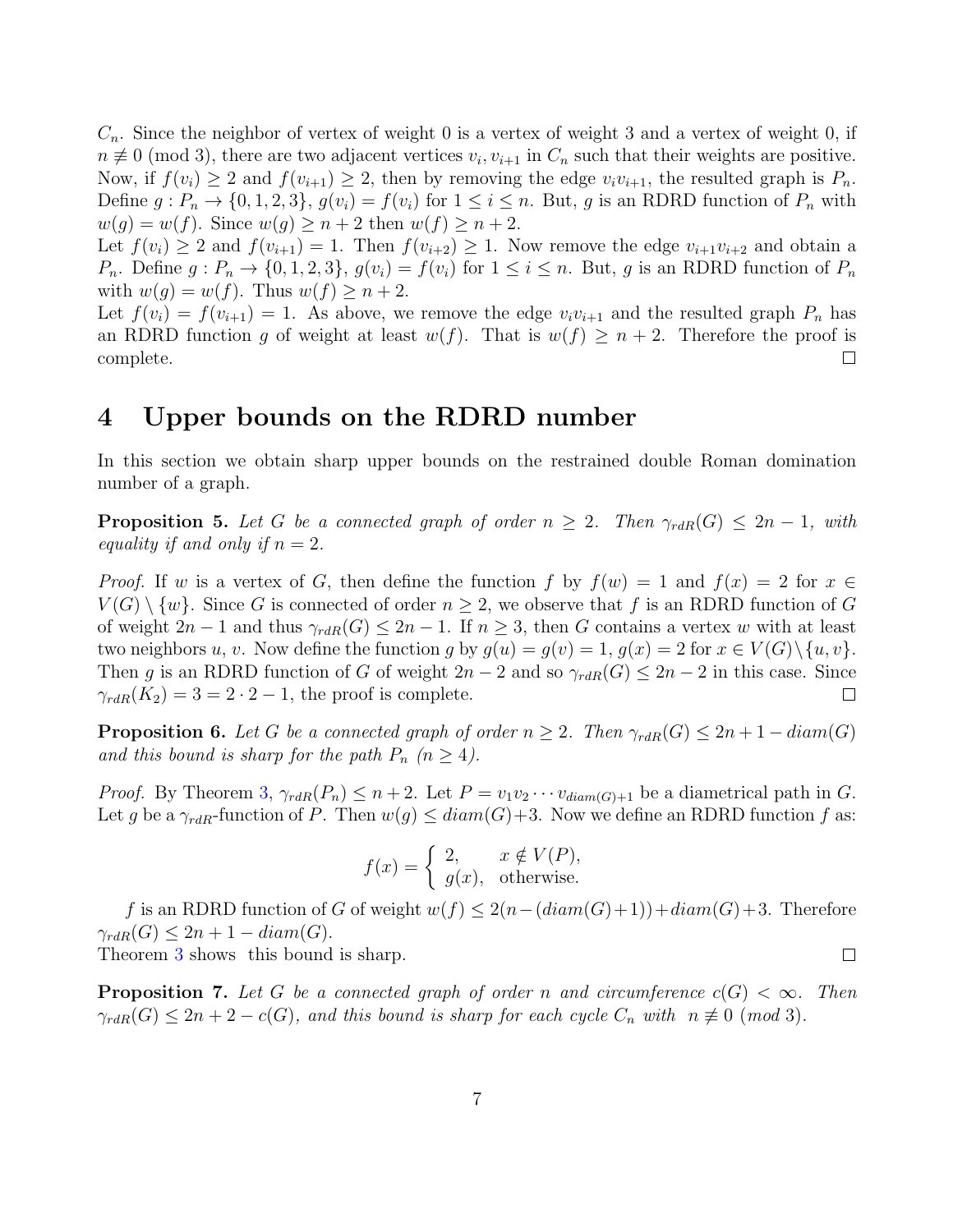*Proof.* Let C be a longest cycle of G, that means  $|V(C)| = c(G)$ . By Theorem [4,](#page-5-0)  $\gamma_{rdR}(C) \le$  $c(G) + 2$ . Let h be a  $\gamma_{rdR}$ -function on C. Then  $w(h) \leq c(G) + 2$ . Now we define an RDRD function  $f$  as:

$$
f(x) = \begin{cases} 2, & x \notin V(C), \\ h(x), & \text{otherwise.} \end{cases}
$$

f is an RDRD function of G of weight  $w(f) \leq 2(n - c(G)) + c(G) + 2$ . Therefore  $\gamma_{rdR}(G) \leq$  $2n + 2 - c(G)$ .

For sharpness, if  $G = C_n$  and  $n \neq 0 \pmod{3}$ , then  $\gamma_{rdR}(C_n) = n + 2 = 2n + 2 - n$  $2n + 2 - c(G)$ .  $\Box$ 

<span id="page-7-0"></span>**Observation 8.** Let G be a graph and  $f = (V_0, V_1, V_2)$  a  $\gamma_{rR}$ -function of G. Then  $\gamma_{rdR}(G) \le$  $2|V_1| + 3|V_2|$ .

*Proof.* Let G be a graph and  $f = (V_0, V_1, V_2)$  a  $\gamma_{rR}$ -function of G. We define a function  $g =$  $(V'_0, V'_2, V'_3)$  as follows:  $V'_0 = V_0$ ,  $V'_2 = V_1$ ,  $V'_3 = V_2$ . Note that under g, every vertex with a label 0 has a neighbor assigned 3 and each vertex with label 1 becomes a vertex with label 2 and also  $G[V_0']$  has no isolated vertex. Hence, g is a restrained double Roman dominating function. Thus,  $\gamma_{rdR}(G) \leq 2|V'_2| + 3|V'_3| = 2|V_1| + 3|V_2|.$  $\Box$ 

The bound of observation [8](#page-7-0) is sharp, as can be seen with the path  $G = P_4$ , where  $\gamma_{rR}(G) = 4$ and  $\gamma_{rdR}(G) = 6$ . The strict inequality in the bound can be achieved by the subdivided star  $G = S(K_{1,k})$  which formed by subdividing each edge of the star  $K_{1,k}$ , for  $k \geq 3$ , exactly once. Thus, we must have  $\gamma_{rR}(G) = 2k + 1$  and  $\gamma_{rdR}(G) = 3k$ . Hence,  $|V_1| = 1$  and  $|V_2| = k$ , and so,  $3k = \gamma_{rdR}(G) < 2|V_1| + 3|V_2| = 2 + 3k.$ 

<span id="page-7-1"></span>**Lemma 9.** If a graph G has a non-pendant edge, then there exists a  $\gamma_{rdR}(G)$ -function  $f =$  $(V_0, V_1, V_2, V_3)$  such that  $V_0 \cup V_1 \neq \emptyset$ .

*Proof.* If  $\gamma_{rdR}(G) < 2n$ , then  $V_0 \cup V_1 \neq \emptyset$ . Now we show that  $\gamma_{rdR}(G) < 2n$ . Let uw be a non-pendant edge with  $deg(u)$  and  $deg(w)$  be at least 2.

Assume that  $N_G(u) \cap N_G(w) \neq \emptyset$ , and let v be a vertex in  $N_G(u) \cap N_G(w)$ . Then the function  $f = (V_0 = \{u, w\}, V_1 = \emptyset, V_2 = V(G) \setminus \{u, w, v\}, V_3 = \{v\})$  is an RDRD function of G with  $w(f) \leq 2n-3$ .

Assume that  $N_G(u) \cap N_G(w) = \emptyset$ , and let  $a \in N_G(u) \setminus \{w\}$ ,  $b \in N_G(w) \setminus \{u\}$ . Then the function  $f = (V_0 = \{u, w\}, V_1 = \emptyset, V_2 = V(G) \setminus \{u, w, a, b\}, V_3 = \{a, b\})$  is an RDRD function of G with  $w(f) \leq 2n - 2$ . This completes the proof.

 $\Box$ 

For any integer  $n \geq 3$ , let  $H_n$  be the graph obtained from  $(n-2)/2$  copies of  $K_2$  and a copy of  $K_1$  by adding a new vertex and joining it to both leaves of each  $K_2$  and the given  $K_1$ , and let  $F_n$  be the graph obtained from  $(n-2)/2$  copies of  $K_2$  by adding a new vertex and joining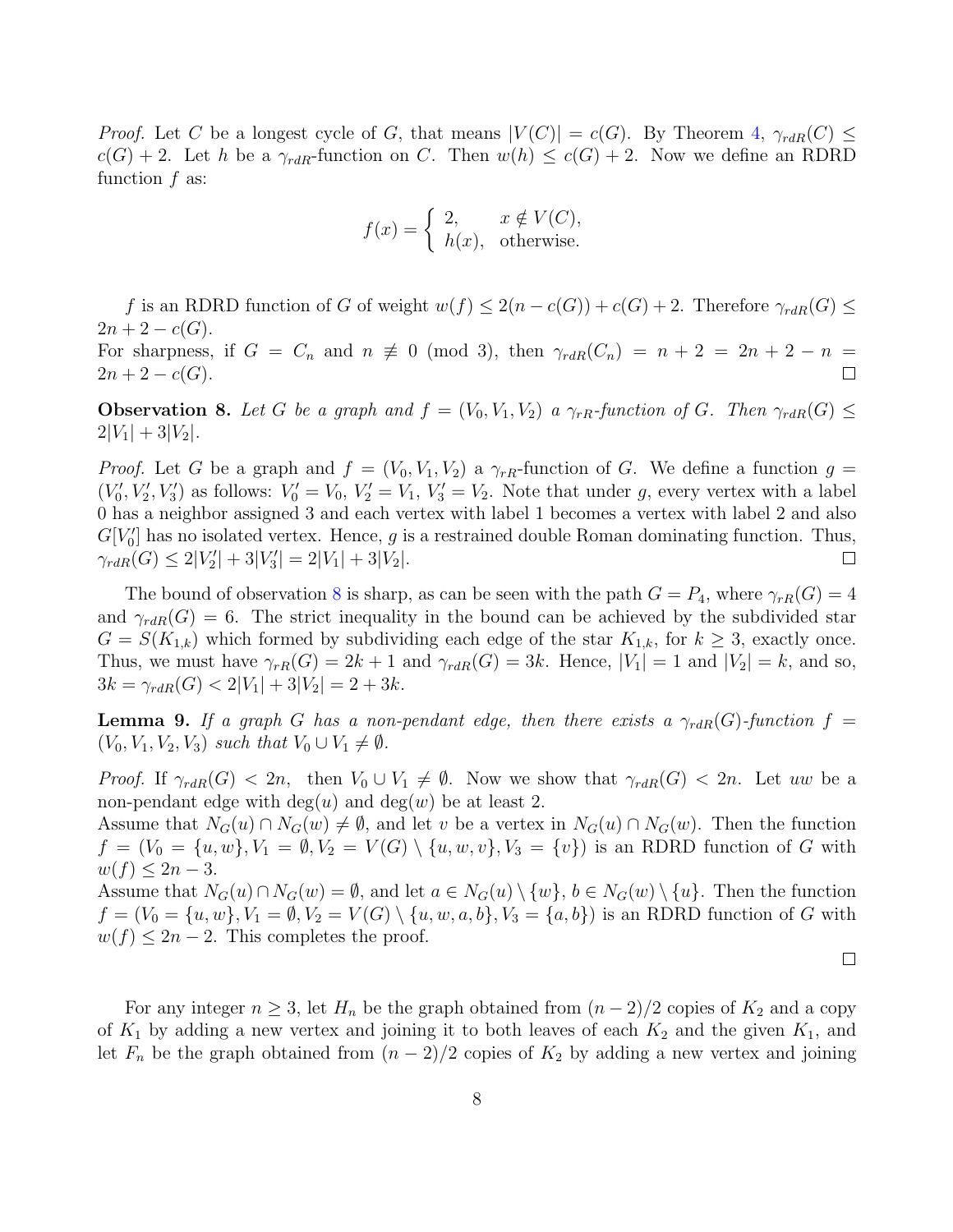

Figure 2: The graph  $H_{10}$ ,  $F_9$ .

it to both leaves of each  $K_2$ . Thus for  $n \geq 4$ ,  $H_n$  have a vertex of degree  $n-1$ , a vertex of degree 1 and other vertices of degree two and for  $n \geq 3$ ,  $F_n$  have a vertex of degree  $n-1$  and other vertices of degree two. Figure 2 shows the graph  $H_{10}$ ,  $F_9$ . Let  $\mathcal{H} = \{H_n : n \geq 4 \text{ is even}\},$  $\mathcal{F} = \{F_n : n \geq 3 \text{ is odd}\}.$ 

**Theorem 10.** For every connected graph G of order  $n \geq 3$  with m edges,  $\gamma_{rdR}(G) \geq 2n + 1 \lceil (4m-1)/3 \rceil$ , with equality if and only if  $G \in \mathcal{H} \cup \mathcal{F}$  or  $G \in \{K_{1,2}, K_{1,3}, K_{1,4}\}.$ 

*Proof.* If  $G = K_{1,n-1}$  is a star, then  $\gamma_{rdR}(G) = n+1$  and  $m = n-1$ . Now we have,  $\gamma_{rdR}(K_{1,n-1}) =$  $2n+1-[(4m-1)/3]$  for  $3 \leq n \leq 5$  and  $\gamma_{rdR}(K_{1,n-1}) > 2n+1-[(4m-1)/3]$  for  $n \geq 6$ . Next assume that G is not a star. By Lemma [9](#page-7-1) there is a  $\gamma_{rdR}(G)$ -function of  $f = (V_0, V_1, V_2, V_3)$ such that  $V_0 \cup V_1 \neq \emptyset$ . It is well known that, the induced subgraph  $G[V_0]$  has no isolated vertex. Therefore,  $|E(G[V_0])| \geq |V_0|/2$ . Let  $V'_0 = \{v \in V_0 : N(v) \subseteq V_2\}$  and  $V''_0 = \{v \in V_0 : N(v) \subseteq V_1\}$ v has a neighbor in  $V_3$ . Then  $|E(V_0, V_2)| \ge 2|V'_0|$ ,  $|E(V_0, V_3)| \ge |V''_0|$  and  $|E(V_1, V_2 \cup V_3)| \ge |V_1|$ . Therefore

<span id="page-8-1"></span>
$$
|E(G)| = m \ge |V_0|/2 + 2|V'_0| + |V''_0| + |V_1|.
$$

Since  $|V_0| = |V'_0| + |V''_0|$ , we deduce that

$$
(4m-1)/3 \ge 2|V_0| + 4/3|V'_0| + 4/3|V_1| - 1/3
$$
\n(1)

and thus

$$
2n + 1 - \left[ (4m - 1)/3 \right] \le 2n + 1 - (4m - 1)/3 \le 2n + 1 - 2|V_0| - 4/3|V'_0| - 4/3|V_1| + 1/3. (2)
$$

Because  $\gamma_{rdR}(G) = |V_1| + 2|V_2| + 3|V_3|$ ,  $|V_0| + |V_1| + |V_2| + |V_3| = n$  and  $2n + 1 = 2|V_0| +$  $2|V_1| + 2|V_2| + 2|V_3| + 1$ , we obtain

$$
2n + 1 - 2|V_0| - 4/3|V'_0| - 4/3|V_1| + 1/3 = -4/3|V'_0| + 2/3|V_1| + 2|V_2| + 2|V_3| + 4/3
$$
  
=  $\gamma_{rdR}(G) - 4/3|V'_0| - 1/3|V_1| - |V_3| + 4/3.$ 

Next we show that

<span id="page-8-0"></span>
$$
\gamma_{rdR}(G) - 4/3|V_0'| - 1/3|V_1| - |V_3| + 4/3 \le \gamma_{rdR}(G)
$$
\n(3)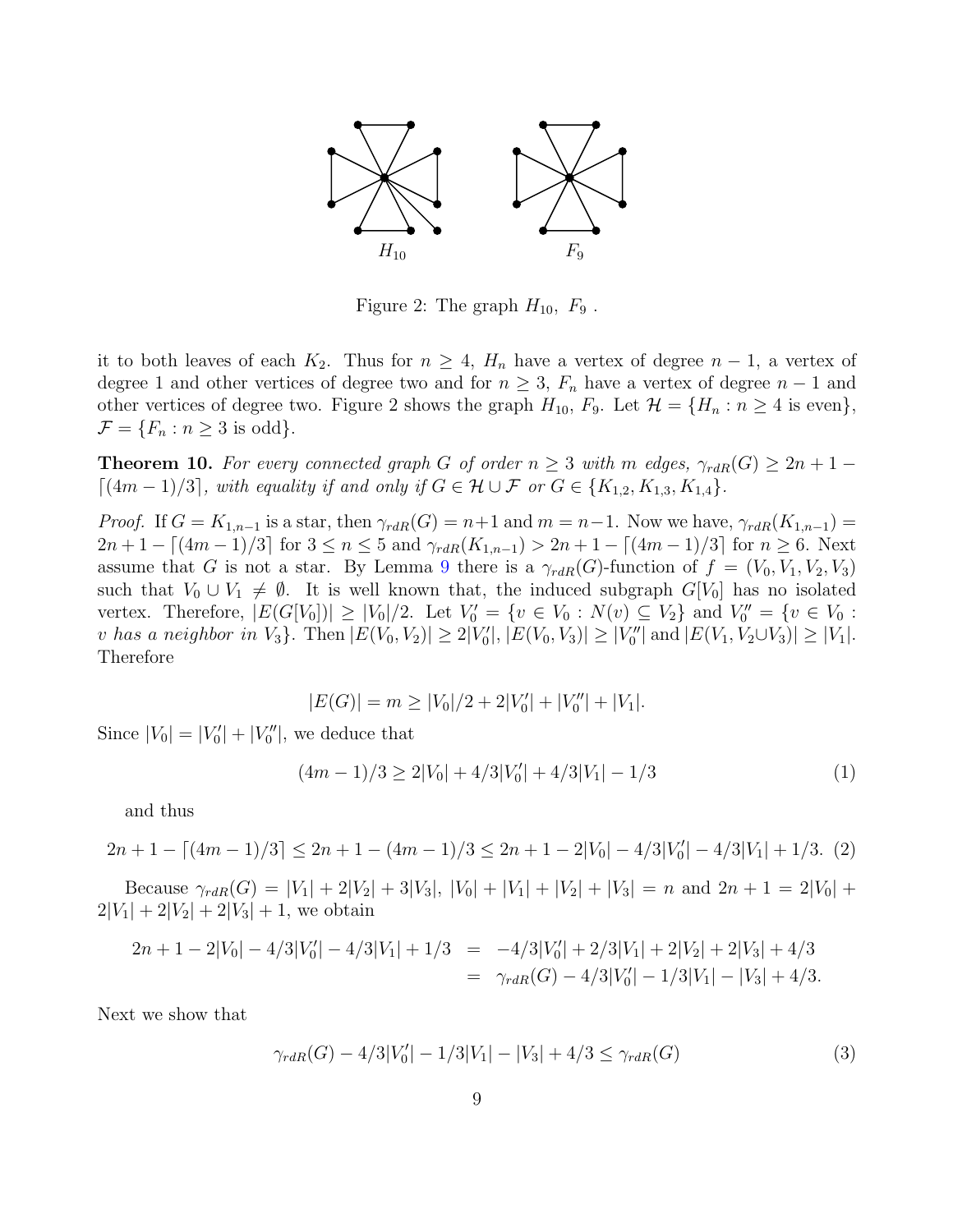or  $\gamma_{rdR}(G) \ge 2n + 1 - \lfloor (4m - 1)/3 \rfloor$ . If  $|V_0'| \ge 1$ , then  $-4/3|V_0'| - 1/3|V_1| - |V_3| + 4/3 \le 0$  and so  $\gamma_{rdR}(G) - 4/3|V_0'|-1/3|V_1| - |V_3| + 4/3 \leq \gamma_{rdR}(G)$ . Let now  $|V'_0| = 0$ . The condition  $V_0 \cup V_1 \neq \emptyset$  implies  $V''_0 \cup V_1 \neq \emptyset$ .

We now distinguish the two cases:  $V_1 = \emptyset$ , and  $V_1 \neq \emptyset$ . When  $V_1 = \emptyset$ , we deduce that  $|V_0''| \geq 1$  and therefore  $|V_3| \geq 1$ . If there are at least two vertices of weight 3, then  $\gamma_{rdR}(G) - 4/3|V_0'| - 1/3|V_1| - |V_3| + 4/3 < \gamma_{rdR}(G).$ 

If there is only one vertex of weight 3, then  $m \geq n-1+\frac{n-1}{2} = \frac{3(n-1)}{2}$  $\frac{1}{2}$ . We deduce that  $\gamma_{rdR}(G) \geq 3 \geq 2n + 1 - \left\lceil \frac{6(n-1)-1}{3} \right\rceil$  $\left[\frac{(-1)-1}{3}\right] \geq 2n+1-\left[\frac{4m-1}{3}\right]$  $\frac{1}{3}$ , with equality if and only if  $|V_2| = 0$ , *n* is odd and  $m = \frac{3(n-1)}{2}$  $\frac{a-1}{2}$ , that means  $G \in \mathcal{F}$ .

When  $V_1 \neq \emptyset$ ; i.e., when  $|V_1| \geq 1$ , we further distinguish two cases. If  $|V''_0| \geq 1$ , then  $|V_3| \geq 1$ and thus  $\gamma_{rdR}(G) - 4/3|V_0'|-1/3|V_1| - |V_3| + 4/3 \leq \gamma_{rdR}(G)$ . Next let  $|V_0''| = 0$ . If  $|V_3| \geq 1$ , then  $\gamma_{rdR}(G) - 4/3|V_0| - 1/3|V_1| - |V_3| + 4/3 \leq \gamma_{rdR}(G)$ . Now assume that  $|V_3| = 0$ . This implies that all vertices have weight 1 or 2. If  $3 \le n \le 5$ , then it is easy to see that  $\gamma_{rdR}(G) > 2n+1-\left\lceil \frac{4m-1}{3} \right\rceil$  $\frac{i-1}{3}$ . Let now  $n \ge 6$ . If  $|V_1| \ge 5$ , then  $\gamma_{rdR}(G) - 4/3|V_0'| - 1/3|V_1| - |V_3| + 4/3 < \gamma_{rdR}(G)$ . Otherwise  $|V_1| \leq 4$ ,  $|V_2| \geq n-4$  and  $m \geq n-1$ . This implies

$$
\gamma_{rdR}(G) \ge 2(n-4) + 4 = 2n - 4 > 2n + 1 - \left\lceil \frac{4(n-1) - 1}{3} \right\rceil \ge 2n + 1 - \left\lceil \frac{4m - 1}{3} \right\rceil.
$$

Thus  $\gamma_{rdR}(G) \geq 2n + 1 - (4m - 1)/3 \geq 2n + 1 - [(4m - 1)/3]$ . For equality: If  $G \in \mathcal{H}$ , then  $G = H_n$  for  $n \geq 4$  even and  $|E(H_n)| = 3(n-2)/2 + 1$ . Thus  $2n+1-(4(3(n-2)/2+1)-1)/3 = 2n+1-\lceil(4(3(n-2)/2+1)-1)/3\rceil = 2n+1-2(n-2)-1 =$  $4 = \gamma_{rdR}(H_n)$ . If  $G \in \mathcal{F}$ , then  $G = F_n$  for  $n \geq 3$  odd and  $|E(F_n)| = 3(n-1)/2$ . Thus  $2n + 1 - [(4(3(n-1)/2)) - 1/3] = 2n + 1 - 2(n-1) = 3 = \gamma_{rdR}(F_n).$ 

Conversely, assume that  $\gamma_{rdR}(G) = 2n + 1 - \lfloor (4m - 1)/3 \rfloor$ . Then all inequalities occurring in the proof become equalities. When  $|V_1| = 0$ , the equality holds if and only if  $G \in \mathcal{F}$ . When  $|V_1| \geq 1$ ,  $|V_3| \geq 1$ . Therefore the equality in Inequality [\(3\)](#page-8-0) leads to  $|V_3| = |V_1| = 1$  and  $|V'_0| = 0$ . Hence  $V_0 = V''_0$ . Thus equality in [\(1\)](#page-8-1) or equivalently, in the inequality  $|E(G)| = m \ge$  $|V_0|/2 + 2|V'_0| + |V''_0| + |V_1|$  leads to  $m = 3/2|V''_0| + 1$ . Now let the vertices  $v, u$  be of weight 3, 1 respectively. Then  $m = |E(G)| \ge |E(v, V_0'')| + G[V_0''] + 1 \ge |V_0''| + 1/2|V_0''| + 1 = 3/2|V_0''| + 1$ . If  $|V_2| \neq 0$ , then the connectivity of G leads to the contradiction  $m \geq 3/2|V_0''| + 2$ . Consequently,  $|V_2| = 0, |V_0| = (2m - 2)/3$  and u and v are adjacent. Since G is connected,  $G \in \mathcal{H}$ .

 $\Box$ 

#### 5 RDRD-set versus RRD-set

In this section we study the comparability between the RDRD-set and RRD-set.

<span id="page-9-0"></span>**Proposition 11.** For any graph  $G$ ,  $\gamma_{rdR}(G) \leq 2\gamma_{rR}(G)$  with equality if and only if  $G = \overline{K_n}$ .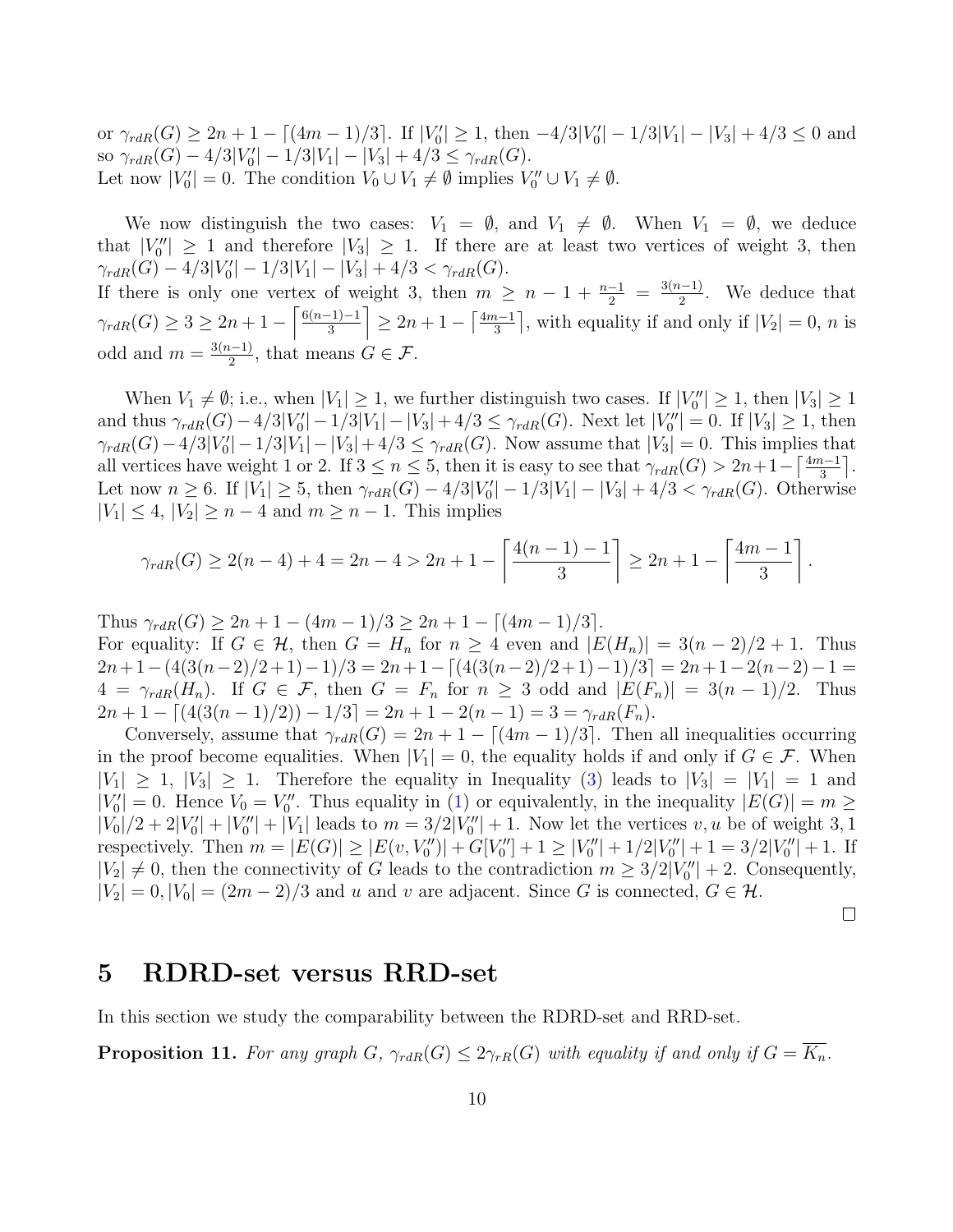*Proof.* Let  $f = (V_0, V_1, V_2)$  be a  $\gamma_{rR}$ -function of G. Since  $\gamma_{rR}(G) = |V_1| + 2|V_2|$ , by Observation [8,](#page-7-0) we have that  $\gamma_{rdR}(G) \leq 2|V_1| + 3|V_2| = \gamma_{rR}(G) + |V_1| + |V_2| \leq 2\gamma_{rR}(G)$ . If  $\gamma_{rdR}(G) = 2\gamma_{rR}(G)$  $2|V_1| + 4|V_2|$ , then since  $\gamma_{rdR}(G) \leq 2|V_1| + 3|V_2|$ , we must have  $V_2 = \emptyset$ . Hence,  $V_0 = \emptyset$  must hold, and so  $V = V_1$ . By definition of  $\gamma_{rR}$ -function, we deduce that no two vertices in G are adjacent, for otherwise, if u and v are adjacent, then only one of them in every  $\gamma_{rdR}$ -function on G has a label of 2 which contradicts with  $\gamma_{rdR}(G) = 2\gamma_{rR}(G)$ .  $\Box$ 

The proof of Lemma [9](#page-7-1) shows the next proposition.

**Proposition 12.** If G contains a triangle, then  $\gamma_{rdR}(G) \leq 2n-3$ .

**Theorem 13.** For every graph  $G$ ,  $\gamma_{rR}(G) < \gamma_{rdR}(G)$ .

*Proof.* Let  $f = (V_0, V_1, V_2, V_3)$  be a  $\gamma_{rdR}(G)$ -function. If  $V_3 \neq \emptyset$ , then  $(V'_0 = V_0, V'_1 = V_1, V'_2 = V_1, V'_3 = V_1, V'_4 = V_1, V'_5 = V_4$  $V_2 \cup V_3$ ) is an RRD function g such that  $w(g) < w(f)$ . Let  $V_3 = \emptyset$ . If  $V_0 = \emptyset$ , then, since  $V_2 \neq \emptyset$ ,  $g = (\emptyset, V'_1 = V_1 \cup V_2, \emptyset)$  is an RRD function such that  $w(g) < w(f)$ . If  $V_0 \neq \emptyset$ , then  $|V_2| \geq 2$ . Let  $f(v) = 2$  for a vertex v. Then  $g = (V'_0 = V_0, V'_1 = V_1 \cup \{v\}, V'_2 = V_2 - \{v\})$  is an RRD function g for which  $w(g) < w(f)$ . Therefore  $\gamma_{rR}(G) < \gamma_{rdR}(G)$ .  $\Box$ 

As an immediate consequence of Proposition [11,](#page-9-0) we have the following Corollary and Theorem.

**Corollary 14.** For any nontrivial connected graph  $G$ ,  $\gamma_{rdR}(G) < 2\gamma_{rR}(G)$ .

**Theorem 15.** Let G be a graph of order n. Then  $\gamma_{rdR}(G) = \gamma_{rR}(G) + 1$  if and only if G is one of the following graphs.

1. G has a vertex of degree  $n-1$ .

2. There exists a subset S of  $V(G)$  such that:

2.1. every vertex of  $V-S$  is adjacent to a vertex in S,

2.2. there are two subsets  $A_0$  and  $A_1$  of  $V - S$  with  $A_0 \cup A_1 = V - S$  such that  $A_0$  is the set of non-isolated vertices in  $N(S)$  and each vertex in  $A_0$  has at least two neighbors in S,

2.3. for any 2-subset  $\{a, b\}$  of S,  $N(\{a, b\}) \cup A_0 \neq \emptyset$  and for a 3-subset  $\{x, y, z\}$  of S, if  ${x, y, z} \cap A_0 \neq \emptyset$ , then there are three vertices u, v, w in  $A_0$  such that  $N(u) \cup S = \{x, y\},\$  $N(v) \cup S = \{x, z\}$  and  $N(w) \cup S = \{y, z\}.$ 

*Proof.* Let  $\gamma_{rdR}(G) = \gamma_{rR}(G) + 1$  with a  $\gamma_{rdR}(G)$ -function  $f = (V_0, V_1, V_2, V_3)$  and a  $\gamma_{rR}(G)$ function  $g = (U_0, U_1, U_2)$ . If  $V_3 \neq \emptyset$ , then  $|V_3| = 1$ . If  $|V_3| \geq 2$  then by changing 3 to 2 we obtain a RRD function h with  $w(h) < w(g)$ , a contradiction. Let  $V_3 = \{v\}$ . In addition, we must have  $|V_2| = 0$ . If we suppose that  $|V_2| \geq 1$ , then let  $u \in V_2$ . Then  $h = (V_0' = V_0, V_1' = V_1 \cup \{u\}, V_2' = V_2 \cup \{v\})$  is an RRD function g for which  $w(h) < w(g)$ , a contradiction. Thus all vertices different from  $v$  are adjacent to the vertex  $v$  such that the non-isolated vertices in  $N(v)$  are attributed to 0 and the isolated vertices in  $N(v)$  are attributed to 1. In this case  $U_0 = V_0, U_1 = V_1$  and  $U_2 = V_3$ .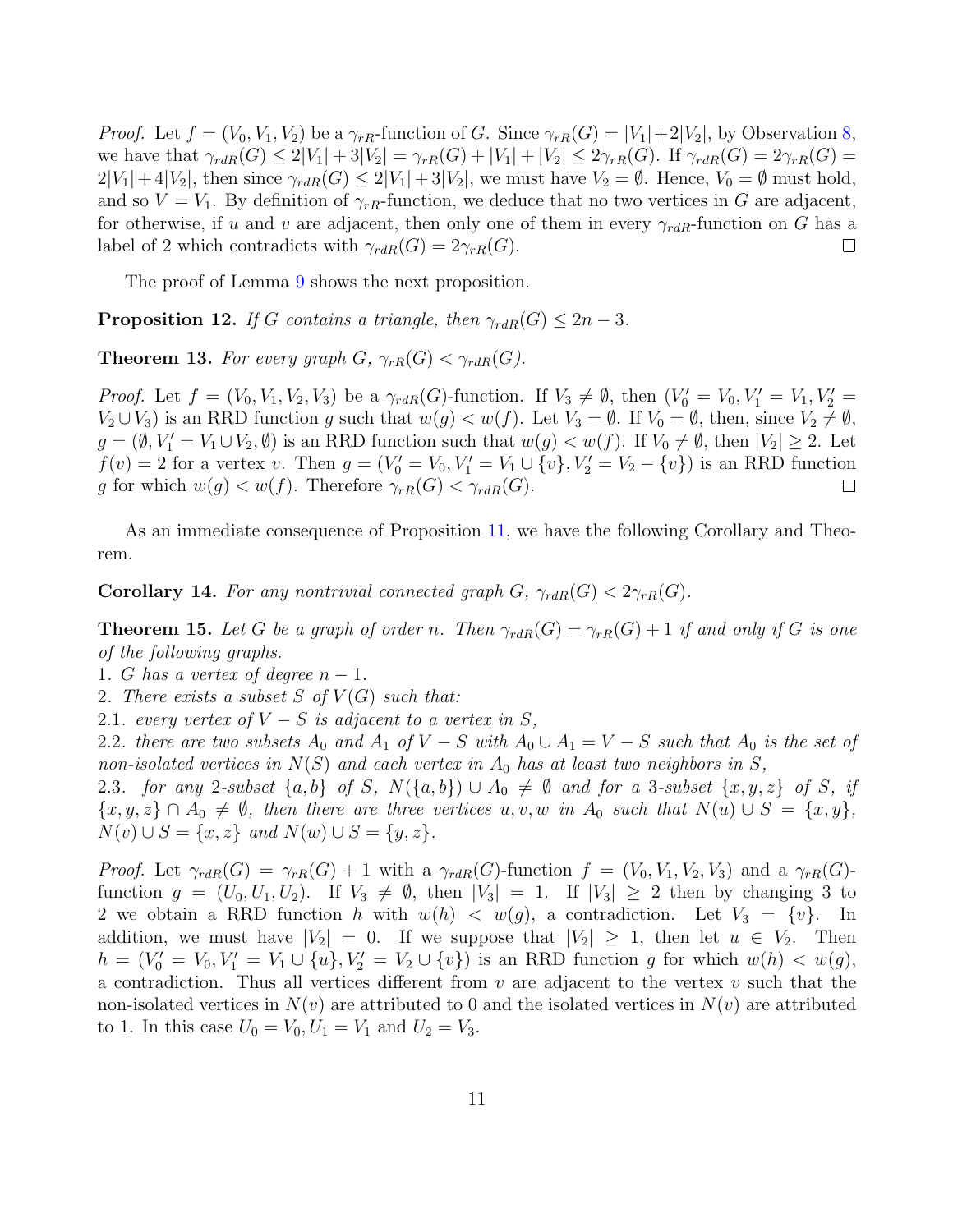If  $V_3 = \emptyset$ , then  $V_2 \neq \emptyset$  and  $|V_2| \geq 2$ . In this case, there must exist a vertex  $v \in V_2$  such that  $U_0 = V_0, U_1 = V_1 \cup \{v\}$  and  $U_2 = V_2 - \{v\}$ . There is such a function f if we guarantee a subset S of  $V(G)$  with each vertex of weight 2 for which every other vertex in  $V-S$  has to adjacent to a vertex of S, that is the condition 2.1 holds.

Since we can only change one of vertices of weight 2 in f to a vertex of weight 1 in q, there must be existed two subsets  $A_0$  and  $A_1$  in  $V - S$  such that the conditions 2.2 and 2.3 hold.

Conversely, if the condition 1 holds, then  $f = (V_0, V_1, \emptyset, V_3 = \{v\})$  and  $g = (U_0 = V_0, U_1 =$  $V_1, U_2 = \{v\}$  are  $\gamma_{rdR}(G)$ -function and  $\gamma_{rR}(G)$ -function respectively where  $V_0$  is the set of nonisolated vertices in  $N(v)$  and  $V_1$  is the set of isolated vertices in  $N(v)$ . Thus  $\gamma_{rdR}(G) = \gamma_{rR}(G) + 1$ . If the condition 2 holds, then we can have only one vertex of weight 2 in  $G$  under  $f$  such that it changes to the weight 1 in G under g. Thus  $\gamma_{rdR}(G) = \gamma_{rR}(G) + 1$ .  $\Box$ 

We showed that for any graph  $G$ ,  $\gamma_{rdR}(G) \leq 2\gamma_{rR}(G)$  and the equality holds if and on if G is a trivial graph  $K_n$ . Hence, for any nontrivial graph  $G$ ,  $\gamma_{rdR}(G) \leq 2\gamma_{rR}(G) - 1$ . Now we characterise graph G with this property  $\gamma_{rdR}(G) = 2\gamma_{rR}(G) - 1$ .

**Theorem 16.** If G is a nontrivial graph, then  $\gamma_{rdR}(G) \leq 2\gamma_{rR}(G) - 1$ . If  $\gamma_{rdR}(G) = 2\gamma_{rR}(G) - 1$ , then G consists of a  $K_2$  and  $n-2$  isolated vertices or G consists of a vertex h and two disjoint vertex sets H and R such that  $H = N(h)$ ,  $G[H]$  does not have isolated vertices,  $G[R]$  is trivial, there is no edge between h and R and  $N(h) \cap N(R) \neq N(h)$ .

*Proof.* Since G is a nontrivial graph, Proposition [11](#page-9-0) implies  $\gamma_{rdR}(G) \leq 2\gamma_{rR}(G) - 1$ . Now we investigate the equality.

Let  $\gamma_{rdR}(G) = 2\gamma_{rR}(G) - 1$ , where  $f = (V_0, V_1, V_2, V_3)$  is a  $\gamma_{rdR}(G)$ -function and  $g = (U_0, U_1, U_2)$ is a  $\gamma_{rR}(G)$ -function. Then  $2|U_1| + 4|U_2| - 1 = |V_1| + 2|V_2| + 3|V_3|$ . On the other hand, since  $2|U_1| + 4|U_2| - 1 = |V_1| + 2|V_2| + 3|V_3| = \gamma_{rdR}(G) \le 2|U_1| + 3|U_2|$ , it follows that  $|U_2| \le 1$ .

If  $U_2 = \emptyset$ , then  $|U_0| = 0$  and therefore  $|U_1| = n$ . Using the inequality above, we obtain

$$
2n - 1 = 2|U_1| - 1 \le \gamma_{rdR}(G) \le 2|U_1| = 2n.
$$

If  $\gamma_{rdR}(G) = 2n$ , then G is trivial, a contradiction. If  $\gamma_{rdR}(G) = 2n - 1$ , then Proposition [5](#page-6-0) shows that G consists of a  $K_2$  and  $n-2$  isolated vertices.

Let now  $|U_2| = 1$  such that  $U_2 = \{h\}$ ,  $H = N(h)$ ,  $R = V(G) \setminus N[h] = \{u_1, u_1, \ldots, u_p\}$ . Then,  $U_0 \subseteq H$  and  $R \subseteq U_1$ .

If H contains exactly  $s \geq 1$  isolated vertices, then  $\gamma_{rR}(G) = 2+s+p$  and therefore  $\gamma_{rdR}(G) \leq$  $3 + s + 2p \leq 2\gamma_{rR}(G) - 2$ , a contradiction. Hence  $H = N(h)$  does not contain isolated vertices and thus  $\gamma_{rR}(G) = p + 2$ .

If G[R] contains an edge, then we obtain the contradiction  $\gamma_{rdR}(G) \leq 3 + 2p - 1 = 2p + 2 \leq$  $2\gamma_{rR}(G) - 2$ . Thus  $G[R]$  is trivial.

If there is an edge between h and R, then we also obtain the contradiction  $\gamma_{rdR}(G) \leq$  $3 + 2p - 1 = 2p + 2 \leq 2\gamma_{rR}(G) - 2.$ 

If  $N(h) \cap N(R) = N(h)$ , then  $f = (H, \emptyset, \{h\} \cup R, \emptyset)$  is an RDRD function of G, and hence  $\gamma_{rdR}(G) \leq 2p + 2 \leq 2\gamma_{rR}(G) - 2$ , a contradiction.  $\Box$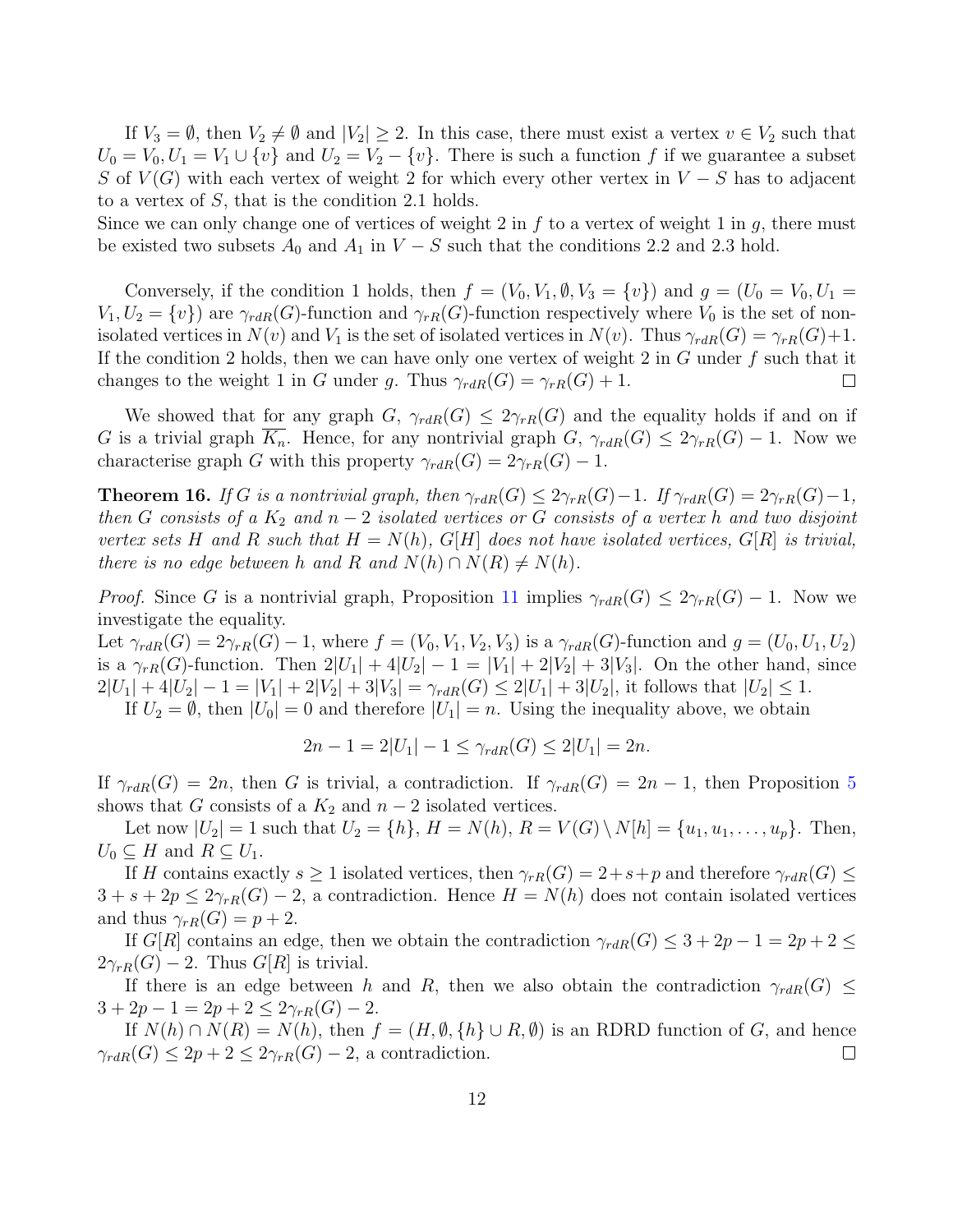### 6 Trees

In this section we study the restrained double Roman domination of trees.

<span id="page-12-0"></span>**Theorem 17.** If T is a tree of order  $n \geq 2$ , then  $\gamma_{rdR}(T) \leq \lceil \frac{3n-1}{2} \rceil$ . The equality holds if  $T \in \{P_2, P_3, P_4, P_5, S_{1,2}, ws(1, n, n-1), ws(1, n, n-2)\}.$ 

*Proof.* Let T be a tree of order  $n \geq 2$ . We will proceed by induction on n. If  $n = 2$ , then  $\gamma_{rdR}(T) = 3 = \lceil \frac{3n-1}{2} \rceil$  $\frac{n-1}{2}$ . If  $n \geq 3$ , then  $diam(T) \geq 2$ . If  $diam(T) = 2$ , then T is the star  $K_{1,n-1}$ for  $n \geq 3$  and  $\gamma_{rdR}(T) = n + 1 \leq \lceil \frac{3n-1}{2} \rceil$ . If  $diam(T) = 3$ , then T is a double star  $S_{r,s}$  for  $1 \leq r \leq s$ . Hence,  $n = r + s + 2 \geq 4$ . If  $r = 1 = s$ , then  $T = P_4$  and  $\gamma_{rdR}(T) = 6 \leq \lceil \frac{12-1}{2} \rceil$ . If  $r = 1, s \ge 2$ , then  $n = s + 3$  and  $\gamma_{rdR}(T) = s + 5 \le \lceil \frac{3(s+3)-1}{2} \rceil$ . If  $r \ge 2, s \ge 2$ , then  $n = r + s + 2$ and  $\gamma_{rdR}(T) = r + s + 4 \leq \lceil \frac{3(r+s+2)-1}{2} \rceil$ .

Hence, we may assume that  $diam(T) \geq 4$ . This implies that  $n \geq 5$ . Assume that any tree T' with order  $2 \leq n' < n$  has  $\gamma_{rdR}(T') \leq \lceil \frac{3n' - 1}{2} \rceil$ 2 . Among all longest paths in  $T$ , choose  $P$  to be one that maximizes the degree of its next-to-last vertex v, and let w be a leaf neighbor of v. Note that by our choice of v, every child of v is a leaf. Since  $deg(v) \geq 2$ , the vertex v has at least one leaf as a child. Now we put  $T' = T - T_v$  where the order of the substar  $T_v$  is  $k + 1$  with  $k \geq 1$ . Note that since  $diam(T) \geq 4$ , T' has at least three vertices, that is,  $n' \geq 3$ . Let f' be a  $\gamma_{rdR}$ -function of T'. Form f from f' by letting  $f(x) = f'(x)$  for all  $x \in V(T')$ ,  $f(v) = 2$ , and  $f(z) = 1$  for all leaf neighbors of v. Thus f is a restrained double Roman dominating function of T, implying that  $\gamma_{rdR}(T) \leq \gamma_{rdR}(T') + k + 2 \leq \lceil \frac{3(n-k-1)-1}{2} \rceil$ 2  $+k+2 = 0$  $3n - k$ 2  $\lceil \leq \lceil \frac{3n-1}{2} \rceil$ 2 e.

If  $T \in \{P_2, P_3, P_4, P_5, S_{1,2},$ ,  $ws(1, n, n-1), ws(1, n, n-2)\},$  then we must have  $\gamma_{rdR}(T)$  =  $\lceil \frac{3n-1}{2} \rceil$ e.  $\Box$ 2

<span id="page-12-1"></span>**Theorem 18.** For every tree T of order  $n \geq 3$ , with l leaves and s support vertices, we have  $\gamma_{rdR}(T) \leq$  $4n + 2s - l$  $\frac{25-i}{3}$ , and this bound is sharp for the family of stars  $(K_{1,n-1} n \geq 3)$ , double stars, caterpillars for which each vertex is a leaf or a support vertex and all support vertices have even degree 2m or at most two end support vertices has degree  $2m - 1$  and the other support vertices has degree 2m, wounded spiders in which the central vertex is adjacent with at least two leaves.

*Proof.* Let T be a tree with order  $n \geq 3$ . Since  $n \geq 3$ ,  $diam(T) \geq 2$ . If  $diam(T) = 2$ , then T is the star  $K_{1,n-1}$  for  $n \geq 3$  and  $\gamma_{rdR}(T) = n+1 \leq$  $4n + 2 - (n - 1)$ 3 =  $3n+3$ 3  $= n + 1$ . If  $diam(T) = 3$ , then T is a double star  $S_{r,t}$  for  $1 \leq r \leq t$ . We have  $\gamma_{rdR}(T) = n+2$  $4n + 2s - l$ 3 . Hence, we may assume  $diam(T) \geq 4$ . Thus,  $n \geq 5$ . Assume that any tree T' with order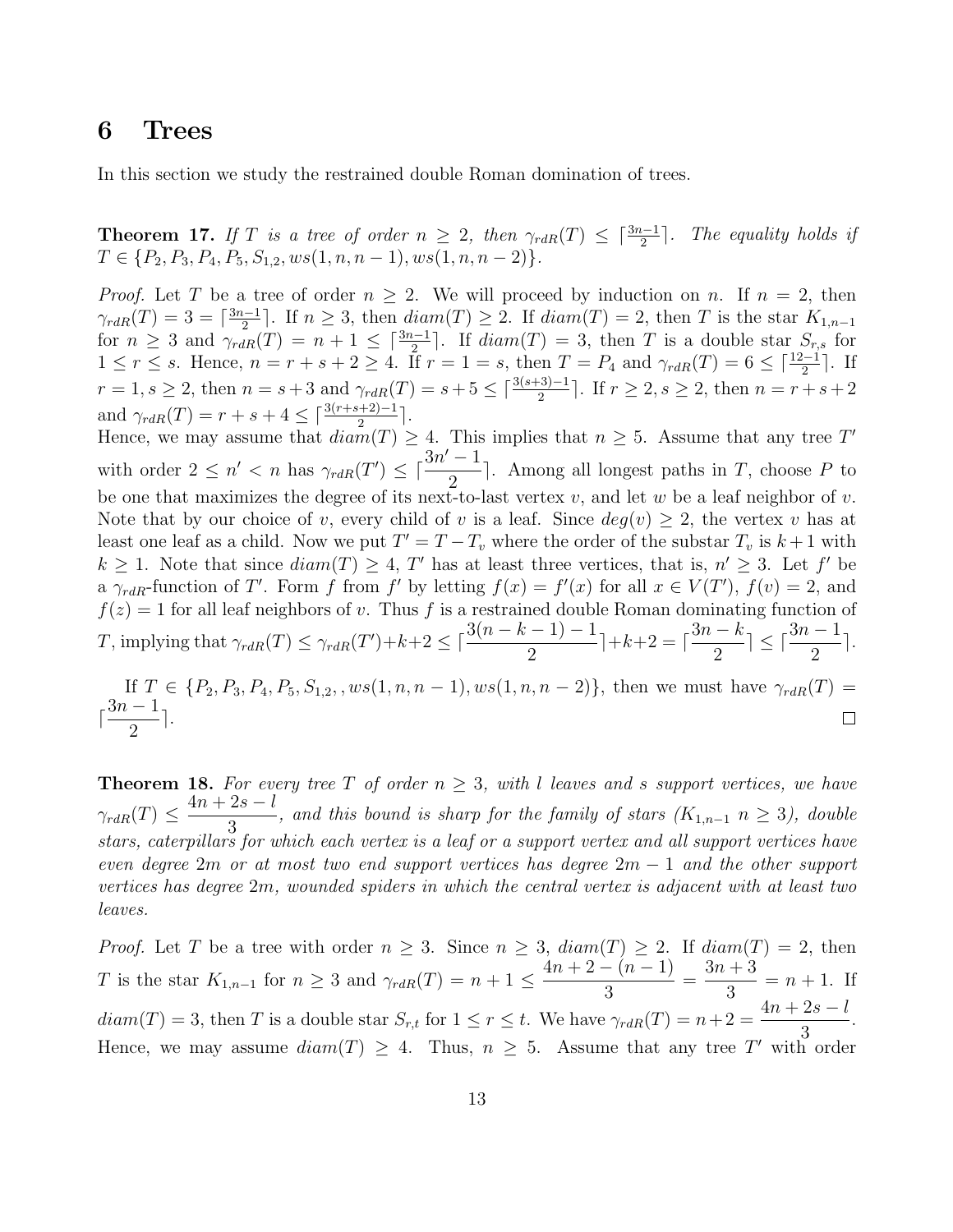$3 \leq n' < n$ , l'eaves and s' support vertices has  $\gamma_{rdR}(T') \leq \frac{4n' + 2s' - l'}{2}$ 2 . Among all longest paths in T, choose P to be one that maximizes the degree of its next-to-last vertex  $u$ , and let x be a leaf neighbor of u, w be a parent vertex of v and v be a parent vertex of u. Note that by our choice of u, every child of u is a leaf. Since  $t = deg(u) \geq 2$ , the vertex u has at least one leaf children. We now consider the two cases are as follows:

**Case 1.**  $deg(v) \geq 3$ . In this case, we put  $T' = T - T_u$ , where the order of the star  $T_u$  is t with  $t \geq 2$ . Note that since  $diam(T) \geq 4$ , T' has at least three vertices, that is,  $n' \geq 3$ . Let f' be a  $\gamma_{rdR}$ -function of T'. Thus we have  $n' = n - t$ ,  $l' = l - (t - 1)$  and  $s' = s - 1$ . But,  $\gamma_{rdR}(T) \leq \gamma_{rdR}(T') + t + 1 \leq$  $4(n-t) + 2(s-1) - (l - (t-1))$ 3  $+ t + 1 =$  $4n + 2s - l$ 3 .

**Case 2.**  $deg(v) = 2$ . We now consider the following two subcases. i.  $deg(w) > 2$ . Then we put  $T' = T - T_v$  where order of subtree  $T_v$  is  $t + 1$ . But, we have  $n' = n - (t + 1), s' = s - 1 \text{ and } l' = l - (t - 1). \text{ Thus, } \gamma_{rdR}(T) \leq \gamma_{rdR}(T') + t + 2 \leq$  $4(n-t-1)+2(s-1)-(l-(t-1))$  $+ t + 2 =$  $4n + 2s - l - 1$  $\leq \frac{4n+2s-l}{2}$ .

3 3 3 ii.  $deg(w) = 2$ . Then we put  $T' = T - T_v$ , where the order of the subtree  $T_v$  is  $t + 1$ . Thus in this case, w in the subtree T' becomes a leaf and we have  $n' = n - (t + 1)$ ,  $s' \leq s$  and  $4(n-t-1)+2(s)-(l-(t-1)+1)$  $l' = l - (t - 1) + 1$ . Thus,  $\gamma_{rdR}(T) \leq \gamma_{rdR}(T') + t + 2 \leq$  $+$ 3  $4n + 2s - l$  $t + 2 =$ .  $\Box$ 3

**Theorem 19.** If T is a tree, then  $\gamma_r(T) + 1 \leq \gamma_{rdR}(T) \leq 3\gamma_r(T)$ , and equality for the lower bound holds if and only if T is a star. The upper bound is sharp for the paths  $P_m$  ( $m \equiv 1 \mod 3$ ).

*Proof.* Let T be a tree. Since at least one vertex has value 2 under any RDRD function of T, we see that  $\gamma_r(T) + 1 \leq \gamma_{rdR}(T)$ . If we assign the value 3 to the vertices in a  $\gamma_r(T)$ -set, then we obtain an RDRD function of T. Therefore  $\gamma_{rdR}(T) \leq 3\gamma_r(T)$ .

The sharpness of the upper bound is deuced from Propositions 1-7 of [\[6\]](#page-14-2) and Observation [2,](#page-4-1) Theorem [3](#page-4-0) and Theorem [4.](#page-5-0)

To prove equality at the lower bound, if  $T = K_{1,n-1}$  is a star, then we have  $\gamma_{rdR}(T) = n+1$ and  $\gamma_r(T) = n$ . If T is a tree and  $\gamma_{rdR}(T) = \gamma_r(T) + 1$ , then we have only one vertex of value 2 in any  $\gamma_{rdR}(T)$ -function and the other vertices of positive weight have value 1. In addition, the vertices of value 1 are adjacent to the vertex of value 2, and therefore  $T$  is a star.  $\Box$ 

The following result gives us the RDRD of G in terms of the size of  $E(G)$ , and order of G.

**Proposition 20.** Let G be a connected graph G of order  $n \geq 2$  with m edges. Then  $\gamma_{rdR}(G) \leq$  $4m-2n+3$ , with equality if and only if G is a tree with  $\gamma_{rdR}(G) = 2n-1$ .

*Proof.* For the given connected graph,  $m \geq n-1$  and according to Proposition [6](#page-6-1)  $\gamma_{rdR}(G) \leq$  $2n - 1 = 4n - 4 - 2n + 3 \le 4m - 2n + 3.$ 

If  $\gamma_{rdR}(G) = 4m - 2n + 3$ , then  $m = n - 1$  and G is a tree with  $\gamma_{rdR}(G) = 2n - 1$ . Conversely, assume that G is a tree with  $\gamma_{rdR}(G) = 2n - 1$ . Hence  $\gamma_{rdR}(G) = 4m - 2n + 3$ .  $\Box$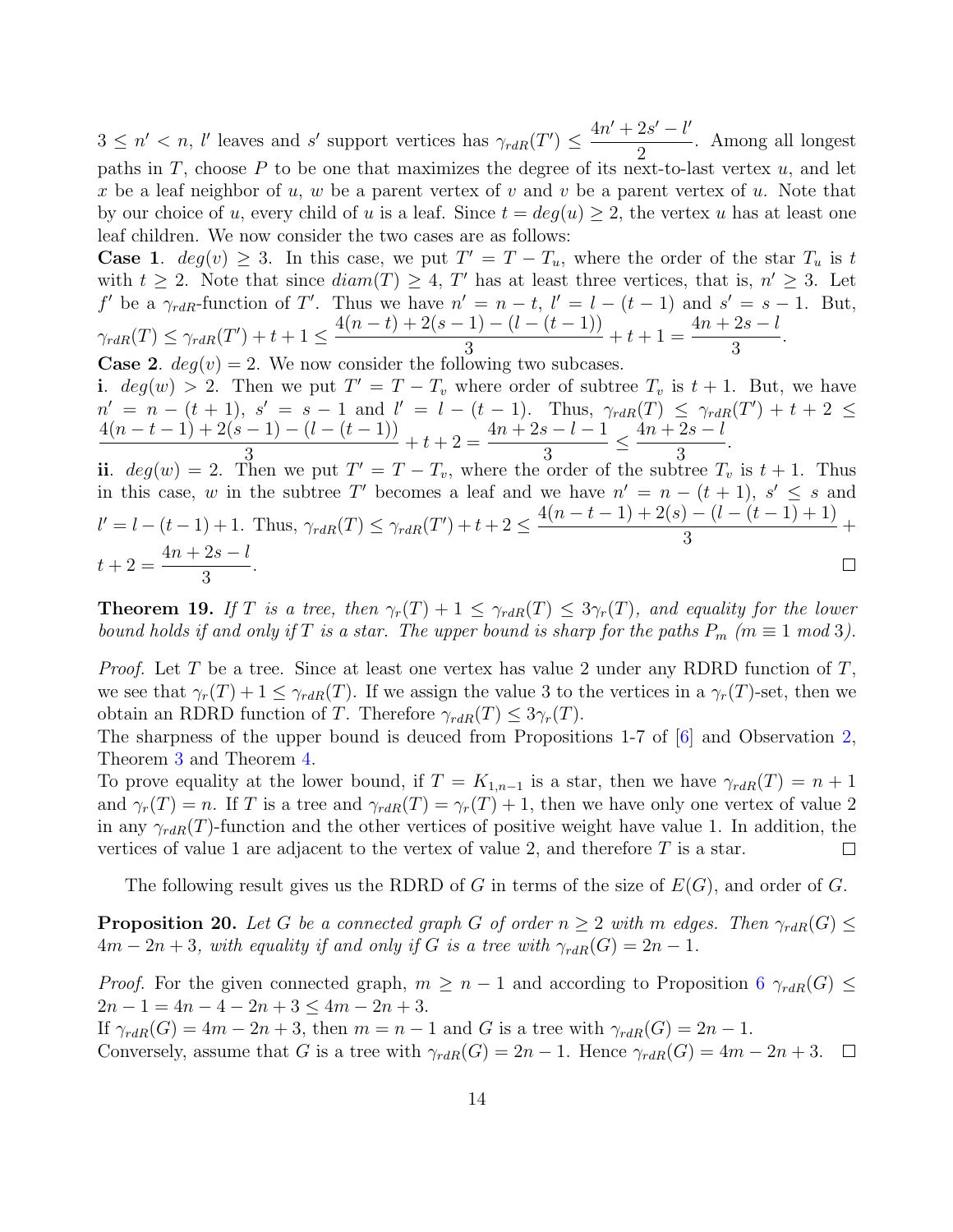### 7 Conclusions and open problems

In this paper, we investigated the concept of restrained double Roman domination in graphs. We studied the computational complexity of this concept and proved some bounds on the RDRD number of graphs. In the case of trees, we characterized all trees attaining the exhibited bound. We end the paper with four open problems emerge from this research.

1. Characterize the graphs G with small or large RDRD numbers.

2. It is also worthwhile proving some other nontrivial sharp bounds on  $\gamma_{rdR}(G)$  for general graphs G or some well-known families such as, chordal, planar, triangle-free, or claw-free graphs.

3. The decision problem RDRD is NP-complete for general graphs, as proved in Theorem [1.](#page-3-0) By the way, there might be some families of graphs such that RDRD is NP-complete for them or there might be some polynomial-time algorithms for computing the RDRD number of some well-known families of graphs, for instance, trees. Can you provide these families?

4. In Theorems [17](#page-12-0) and [18](#page-12-1) we showed upper bounds for  $\gamma_{rdR}(T)$ . The sufficient and necessity conditions for equality can be posed as open problems.

Acknowledgements We gratefully appreciate the careful comments of the referees on this paper. Their comments improved its presentation.

# References

- <span id="page-14-6"></span>[1] V. Anu, A. Lakshmanan, Double Roman domination number, Discrete Applied Mathematics, 244, (2018) 198–204.
- [2] J. Arquilla, H. Fredricksen, "Graphing"—An Optimal Grand Strategy, Military Operations Research Society, 1, (1995) 3–17.
- <span id="page-14-0"></span>[3] R.A. Beeler, T.W. Haynes, S.T. Hedetniemi, Double Roman domination, Discrete Applied Mathematics, 211, (2016) 23–29.
- <span id="page-14-1"></span>[4] M. Chellali, T.W. Haynes, S.T. Hedetniemi, A.A. McRaee, Roman {2}-domination, Discrete Applied Mathematics, 204, (2016) 22-28.
- <span id="page-14-5"></span>[5] X. Chen, J. Liu, Jixiang Meng, Total restrained domination in graphs, Computers and Mathematics with Applications, 62, (2011) 2892-2898.
- <span id="page-14-2"></span>[6] G. S. Domke, J. H. Hattingh, S. T. Hedetniemi, R. C.Laskar, L. R. Markus, Restrained domination in graphs, Discrete Mathematics, 203, 1-3 (1999) 61-69.
- <span id="page-14-3"></span>[7] J. Hattingh, E. Joubert, Restrained domination in cubic graphs, Journal of Combinatorial Optimization, 22 (2011) 166-179.
- <span id="page-14-4"></span>[8] T.W. Haynes, S.T. Hedetniemi, P.J. Slater, Fundamentals of Domination in graphs, New York: Marcel Dekker, (1998).